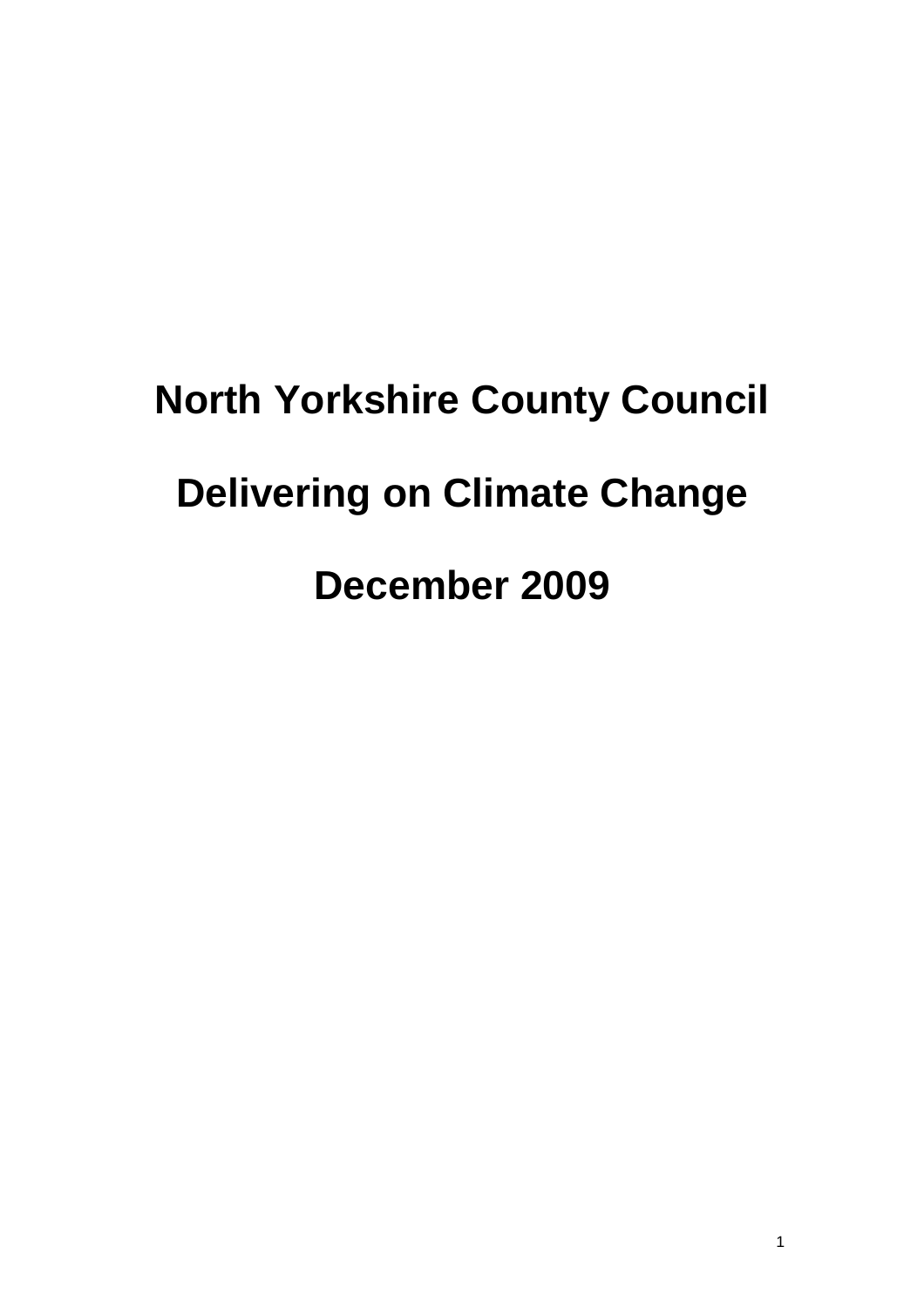## **Contents**

|                                                 | Page           |
|-------------------------------------------------|----------------|
| Foreword                                        | 3              |
| Statement of intent / objectives                | $\overline{4}$ |
| Introduction                                    | 5              |
| Explanation of climate change                   | 7              |
| Financial savings / opportunities               | 8              |
| Context                                         | 9              |
| Comparison with others                          | 11             |
| How will the climate change in North Yorkshire? | 13             |
| <b>Priorities</b>                               | 16             |
| Performance                                     | 23             |
| Conclusion                                      | 25             |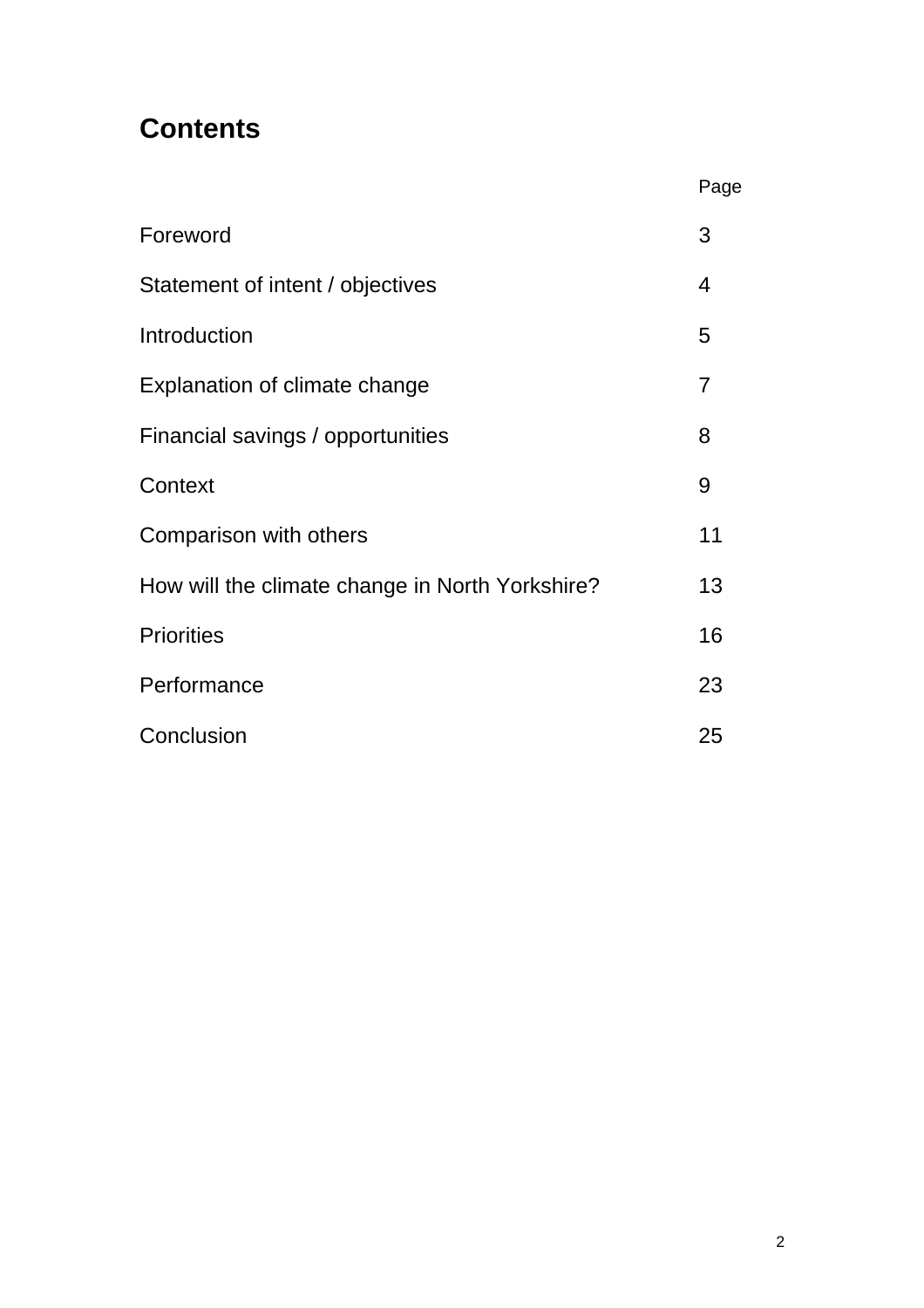## **Foreword**

The climate of the earth has changed and substantive evidence indicates recent warming which is believed not to be natural, but largely due to the burning of fossil fuels and human activity. The impacts of a warming climate include an increasing frequency and severity of unpredictable and predictable hazards including sea level rise, flooding, drought, erosion and land and water degradation.

The county of North Yorkshire is vulnerable to the impacts of climate change with, for example, low-lying areas prone to flooding and a coast that is receding. The impacts of climate change are predicted to result in the loss of critical infrastructure such as water, gas and electricity; communications including transport; buildings; and land productivity. These impacts are already happening with, for example, an increase in frequency of significant flood events in recent years.

Only by reducing our consumption of resources, can we reduce our contribution to climate change and ensure that our present needs are met without compromising the needs of future generations. This concept is referred to as sustainable development. Prudent use of resources also brings wider social, economic and environmental benefits including cost-savings and retaining local jobs and skills. The government has recognised climate change issues as a key priority for action.

Climate change is a growing international priority and the County Council needs to play its part in contributing to the key provisions of the Climate Change Act 2008 (see Context section). This response must be an integral part of how we do business rather than an 'add-on' that is owned by specialists. The principles and accountability for the issues permeate all areas of our business – from transport to energy usage, from schools to road construction. However, the Council needs to influence change not only in service provision but also in individual behaviour so that North Yorkshire can reduce its contribution to climate change.

As well as contributing to environmental sustainability, taking action on climate change can also be a powerful component in helping to make the County Council more efficient. The organisation is committed to prioritising its efforts on climate change issues according to impact and ensuring that any action taken also offers good value for money.

Nobody underestimates the nature of the challenge. However, the County Council is determined to do all that it can to respond effectively to climate change in a way that recognises the unique qualities of North Yorkshire's geography, economy and people.

#### **Councillor Carl Les**

Executive Member for corporate services, finance, performance management, and procurement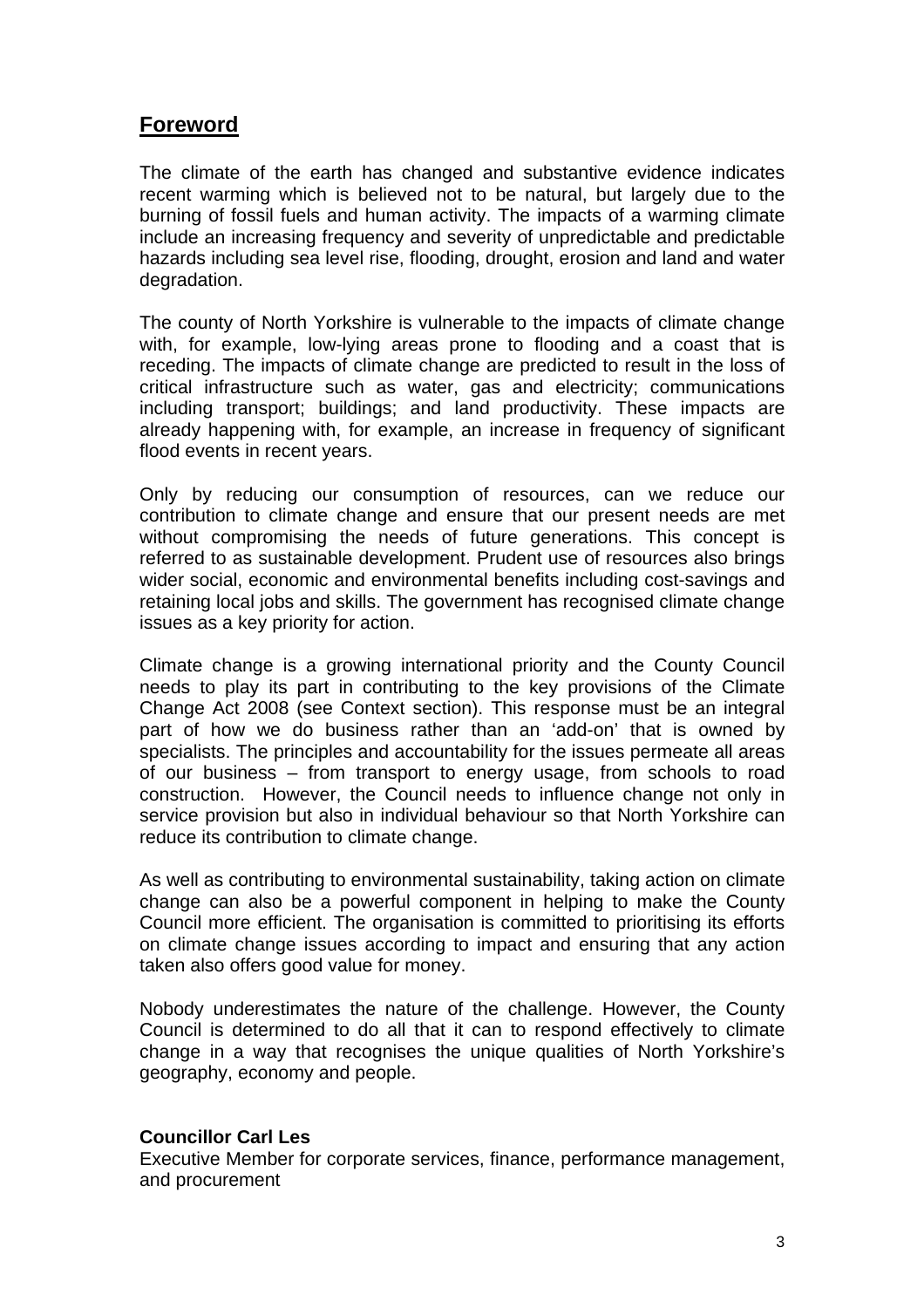## **Statement of intent**

The County Council will play its part in contributing to the national target of an 80 per cent reduction in UK CO2 emissions by 2050, with at least a 34 per cent reduction by 2018-22 (against the 1990 baseline). We will respond effectively to the risks from climate change according to the requirements of the Climate Change Act.

## **Objectives**

The County Council recognises that responding to climate change is a longterm priority and that this is an evolving agenda. The following objectives will enable the County Council to deliver on its statement of intent:

- I. That the County Council plays a leading role in supporting a reduction in the contribution which North Yorkshire makes to climate change.
- II. That the County Council works with the people, communities and other organisations in North Yorkshire to develop an effective response to the current and predicted future changes in climate resulting from greenhouse gas emissions.
- III. That the County Council seeks to ensure maximum value for money and efficiency savings from actions taken in response to climate change.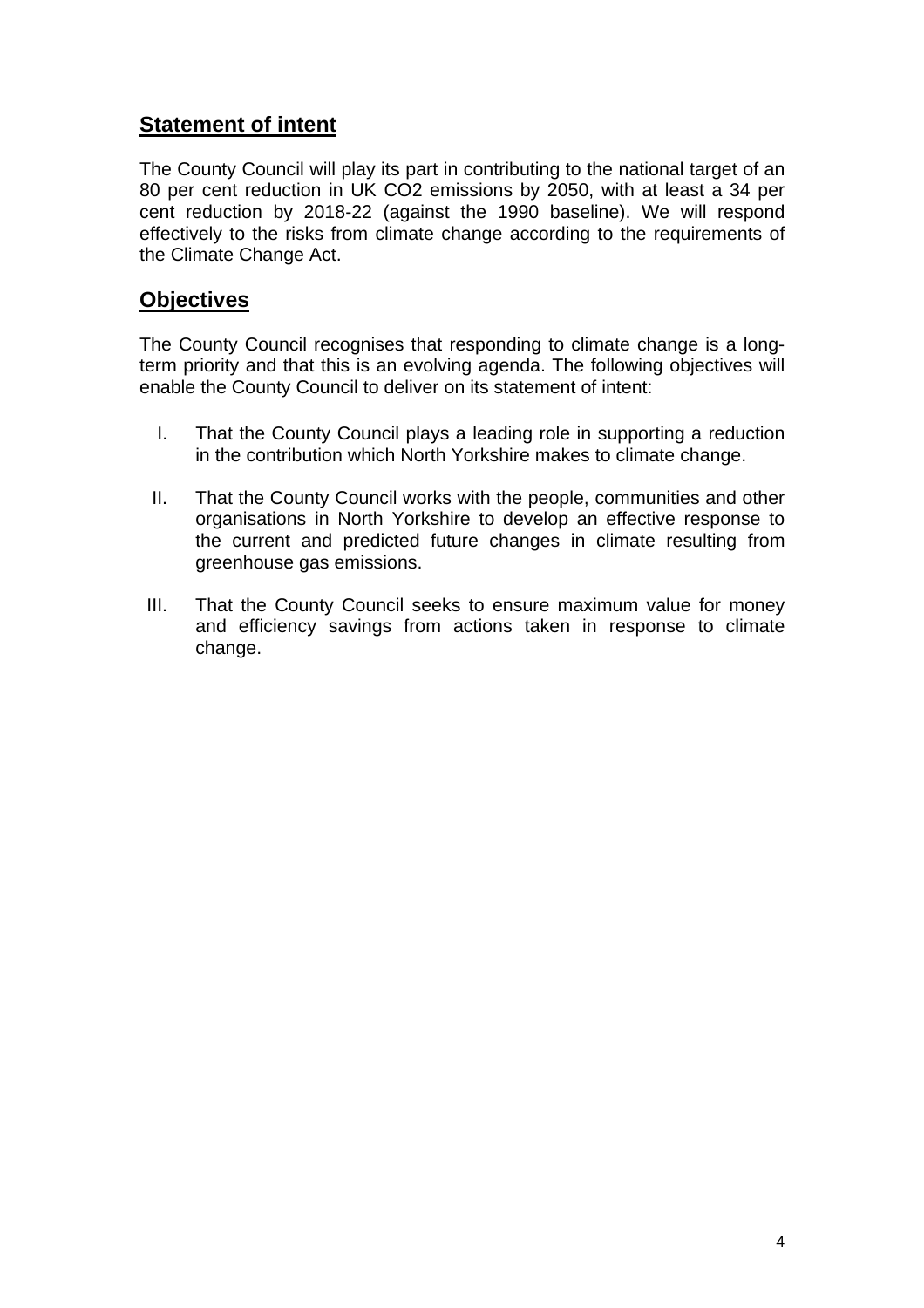## **Introduction**

Most of the Council's corporate objectives will be affected by climate change, for example 'to maintain and enhance our heritage and environment'.

#### **Progress to date**

The County Council has already made progress in responding to the challenges of climate change. The Carbon Management Programme Strategy and Implementation Plan, adopted in 2006, details actions to reduce carbon emissions from County Council activities. In 2007, the County Council signed the 'Nottingham Declaration' and pledged to address the causes of climate change and to prepare the community of North Yorkshire for its impacts.

In terms of action on the ground:

- we have used innovative technology to reduce energy consumption in Council properties;
- a dedicated school carbon reduction officer works with schools to improve energy efficiency and educate future generations;
- changing asset management priorities have been developed in response to climate change;
- mineral sites have been reclaimed to help increase flood storage; and
- more flood resilient bridges have been constructed.

However, the Council recognises that, in all areas, there is progress to be made.

#### **Partnership working**

The County Council recognises that it must work through the appropriate partnerships to address climate change issues. Indeed, many of the actions can only be delivered in conjunction with other agencies. The North Yorkshire Strategic Partnership (NYSP) will be a key body in taking this agenda forward. The Local Area Agreement (LAA), which sets out the shared priorities for the County, includes targets for reducing greenhouse gas emissions.

#### **Priorities**

We recognise that we need to lead the climate change agenda on two fronts. Firstly, we want to ensure an effective response to climate change, in terms of our own services, operations, buildings and staff. These are actions that we can control. Secondly, we want to support the wider community of North Yorkshire, including residents, business and visitors, to respond to climate change. We recognise that we have an important community leadership role and need to work with a range of partners to lead by example.

The priorities in this strategy mirror those of the Climate Change Plan for Yorkshire and the Humber (www.yourclimate.org). There are seven key priority areas with a further three cross-cutting themes:

• strategy, monitoring and target setting;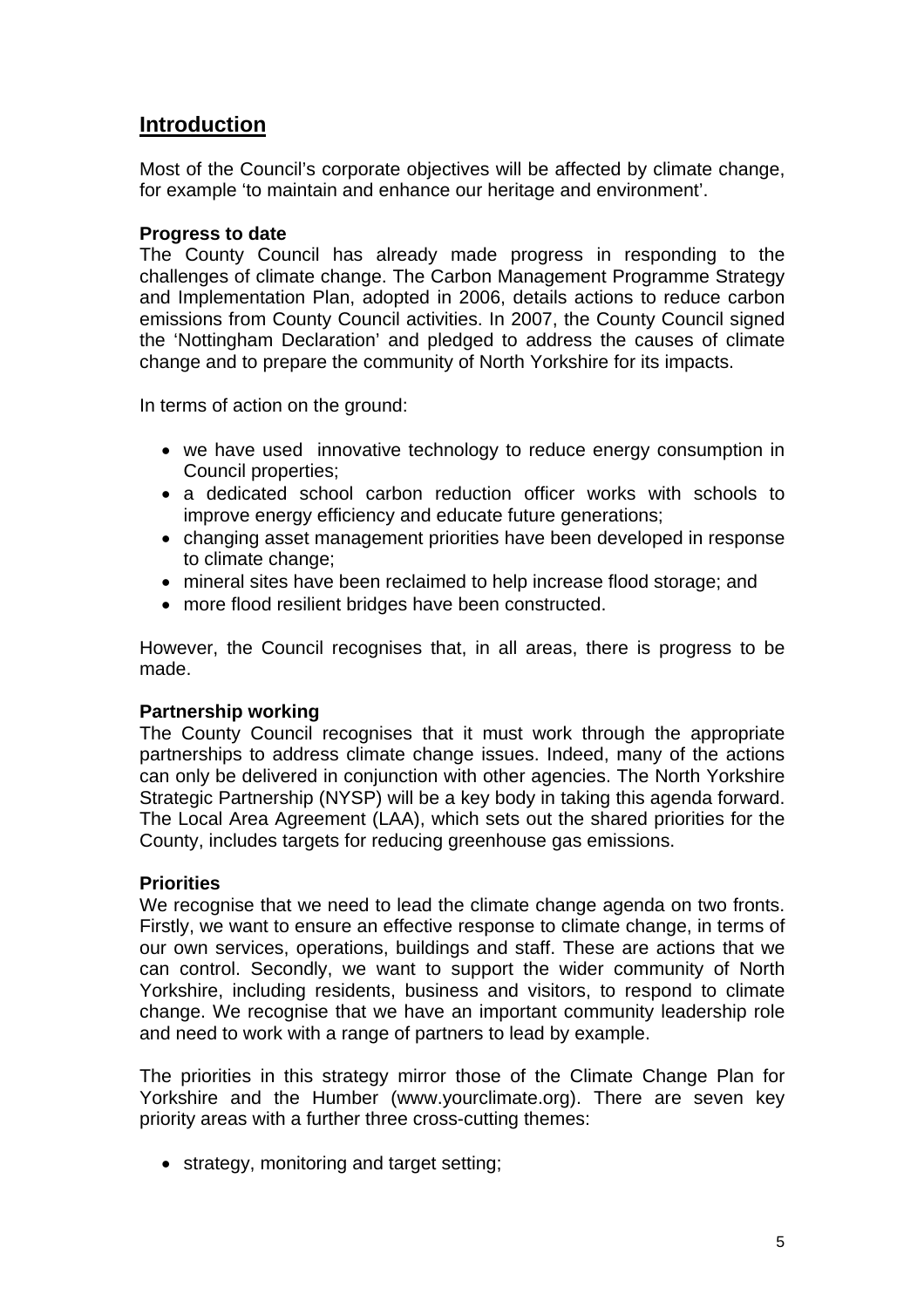- the built environment;
- transport;
- health and care services;
- business;
- land management; and
- citizen engagement.

The cross cutting themes are:

- energy;
- waste; and
- water.

#### **Action plan**

The County Council is committed to responding to climate change and this strategy includes a detailed action plan as an appendix. We will measure our progress against this action plan, which will include specific targets where appropriate that will be reviewed annually.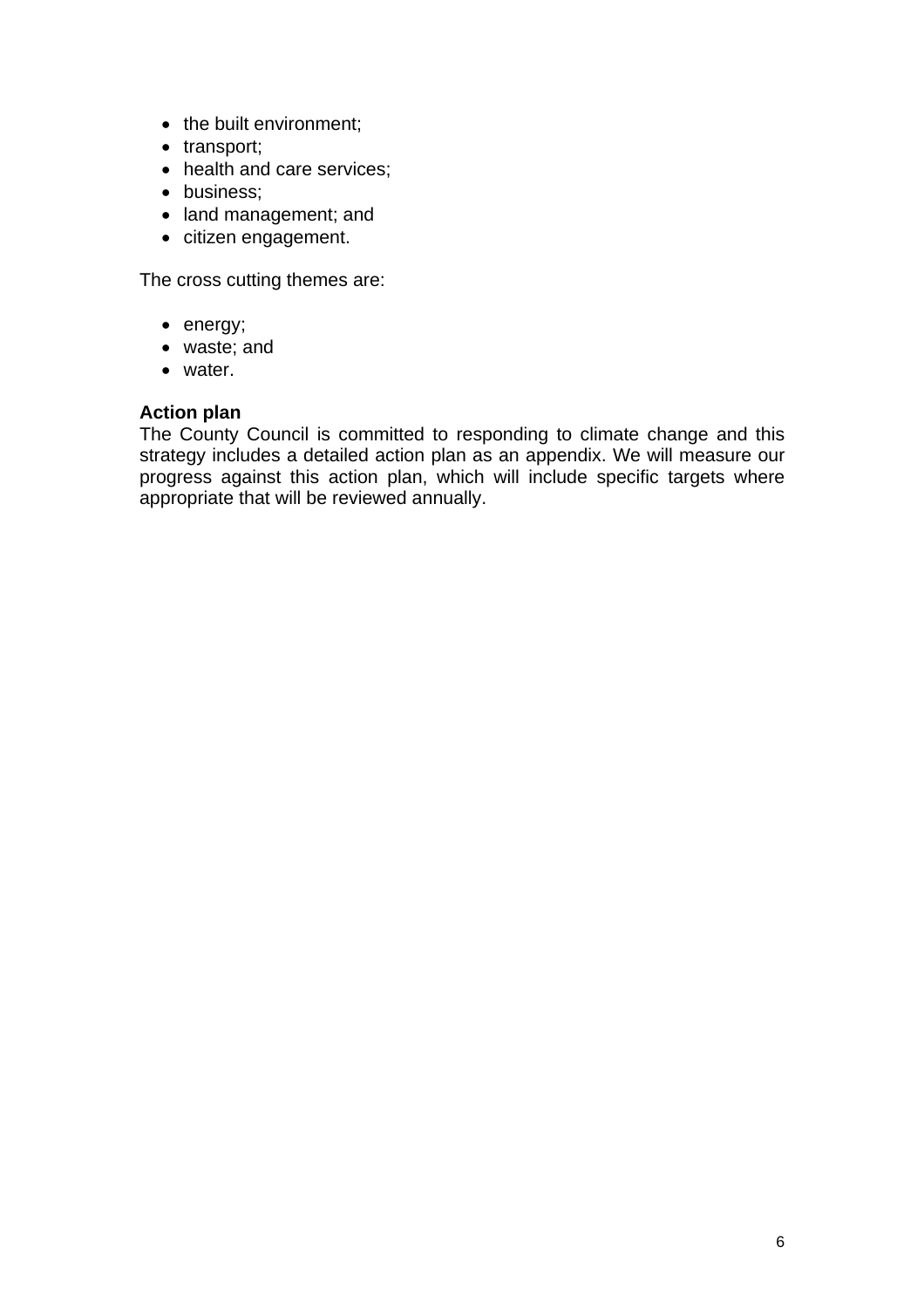## **Explanation of climate change**

The Department of Energy and Climate Change (DECC) defines climate as the average weather, including temperature, wind and rainfall patterns, experienced over a prolonged period of time. This section explains the DECC terms and phrases used when referring to climate change.

#### **The greenhouse effect**

The earth is able to sustain life because its atmosphere contains greenhouse gases. These gases retain some heat and allow the rest to be lost to space. This means the temperature of the surface of earth, and its atmosphere, is able to support life. The burning of fossil fuels has increased the amount of gases in the atmosphere. This has resulted in more heat being trapped, which would usually be lost to space and has led to an increase in the earth's surface temperature. The trapping of heat is likened to a greenhouse as the glass roof of a greenhouse similarly traps heat. This temperature rise is referred to as global warming and it is now more than 90 per cent certain that it is due to the increased consumption of resources and burning of fossil fuels since the industrial revolution (United Nations Intergovernmental Panel on Climate Change (IPCC), 2007). The world's atmosphere and surface temperature is now warmer than at any time in the past.

#### **Climate change – the impact of global warming**

It is important to recognise that climate change not only results in increasing temperatures, but also affects atmospheric and ocean circulations. This means that English summers are expected to become progressively drier and warmer, while winters become warmer and wetter, but with more intensive rainfall and unpredictable localised storms. Warming is melting glacial ice in mountain regions and the poles and sea levels will continue to rise. The United Nations IPCC reported that even if man-made greenhouse gas emissions were stabilised today, the lag period built into the global climate system means that the climate would continue to change for the next 30-40 years

#### **Action on climate change**

DECC (www.decc.gov.uk) emphasise that when referring to action on climate change it is important to make the distinction between two related and equally important areas:

**Mitigation**. This refers to actions that reduce man-made greenhouse gas emissions, which contribute to climate change. The reduction, re-use, or more efficient use, of all resources will help reduce greenhouse gas emissions. Examples of mitigation include improving home energy efficiency and measures to reduce overall car mileage.

**Adaptation**. This is a change in the way things are done in response to the positive and negative impacts of climate change. Adaptation includes planning now for a changing climate. Alternatively, adaptation can be understood as being simply risk management. Examples of adaptation include making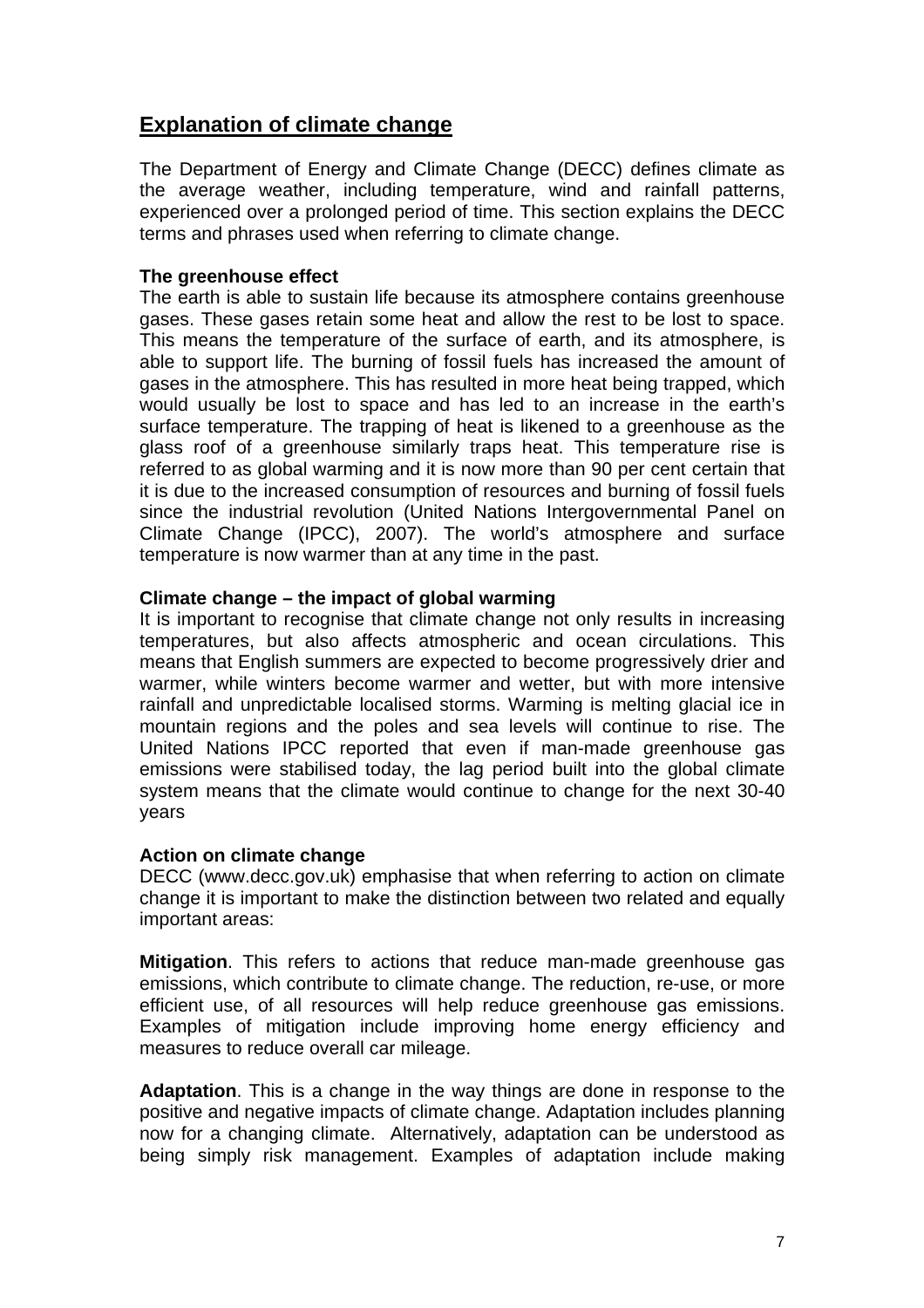communities more resilient to the impacts of flooding and ensuring that people are able to cope with the health impacts of a changing climate.

## **Financial savings / opportunities**

Responding to climate change has a range of financial implications many of which provide opportunities for savings. The Climate Change Act 2008 has introduced an accounting process for carbon emissions. This will act as an additional driver for carbon reduction activities as every tonne of carbon the council is responsible for emitting with have a financial cost. In the short term, actions to reduce greenhouse gas emissions can contribute directly to efficiency savings. For example, reducing energy consumption by using less heat and light, or travelling fewer miles, will save money as well as contributing to carbon reduction targets.

A number of actions in response to climate change are cost neutral. They require a change in the way we operate, but not additional funding. We can work with partners at zero cost to the council, particularly funding agencies, to bring additional benefit to the county.

If we prepare, and act sooner, we have the opportunity to reduce the longerterm financial impacts of climate change. Indeed, The Stern Review on the Economics of Climate Change, published in 2006, estimated that if action is not taken, the costs will be in the range of 5-20 per cent of global Gross Domestic Product (GDP) each year. In contrast, the costs of reducing greenhouse gas emissions to avoid the worst impacts of climate change would be around one per cent of global GDP by 2050. However, in March 2009 Stern commented that looking back the review underestimated the risks and potential damage from not acting.

We need to be proactive and maximise the potential economic opportunities. These include:

- providing a stimulus to improve the energy efficiency of building stocks;
- developing low carbon technologies;
- instigating local supply chains:
- expanding the tourism sector in a sustainable manner; and
- taking advantage of agricultural opportunities such as the potential for new crops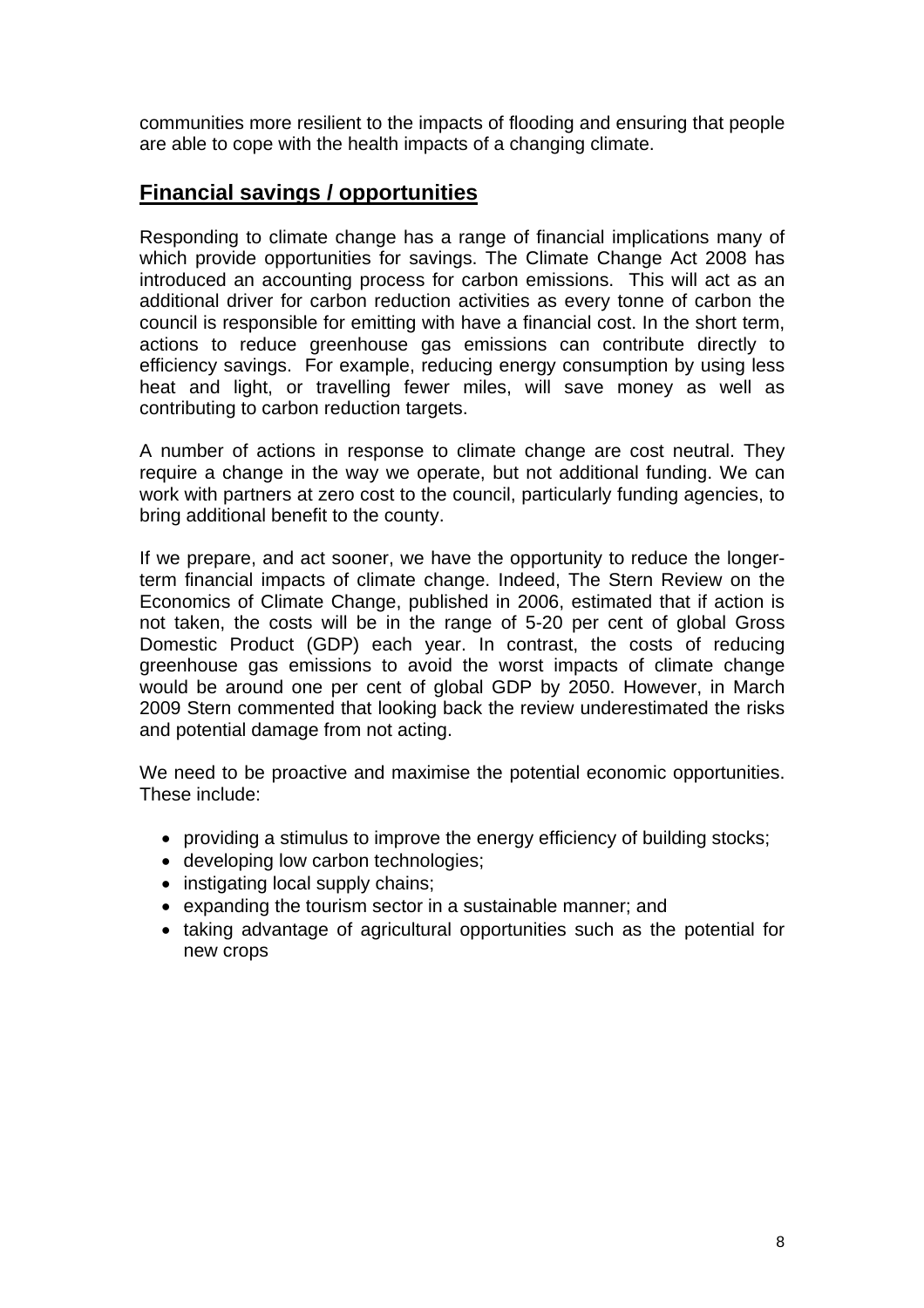## **Context**

Climate change is on the agenda at an international, national and regional level and this is reflected in this strategy.

#### **International context**

The Kyoto Protocol is an international agreement, linked to the United Nations Framework Convention, on Climate Change (http://unfccc.int). As of 2008, 183 countries have signed up to the treaty and made a commitment to reduce worldwide emissions of greenhouse gases.

#### **European context**

The European Union [\(http://europa.eu](http://europa.eu)) has a target of reducing carbon dioxide emissions by 20 per cent on 1990 levels by 2020.

#### **National context**

The Government has shown its commitment to addressing climate change through a range of policies. Two key documents are detailed below.

One of four agreed priorities in the Securing the Future – UK Government Sustainable Development Strategy (2005) is climate change and energy (www.defra.gov.uk/sustainable/government). The UK government is committed to reducing the country's greenhouse gas emissions.

The Climate Change Act ([www.opsi.gov.uk\)](http://www.opsi.gov.uk), which became law in 2008, makes the UK the first country in the world to have a legally binding long-term framework to cut carbon emissions. There is a national target for an 80 per cent reduction in UK CO2 emissions by 2050, with at least a 34 per cent reduction by 2018-22 (against the 1990 baseline). Key provisions of the Act include:

• Carbon Reduction Commitment – this is a mandatory scheme to promote carbon reduction via energy efficiency activities. The scheme captures large private and public sector organisations including the Council. The scheme includes static energy consumption which is energy use in buildings (including schools) and street lighting, but not transport. In summary we will be required to purchase carbon allowances for 2010/11 onwards at fixed rate of £12 per tonne. The council's emissions will then be entered into a league table and depending on performance the council will receive all of the allowance payment back, plus or minus a percentage (10% in the first year rising by 10% year on year to 50% in year 5). The league table criteria will be based on early action and overall reductions for the first three years. From 2013 the total number of allowance available to all participating organisations will reduce year on year. Allowances will be auctioned with the cost dependent on availability. The league table of performance will be based on absolute reductions only.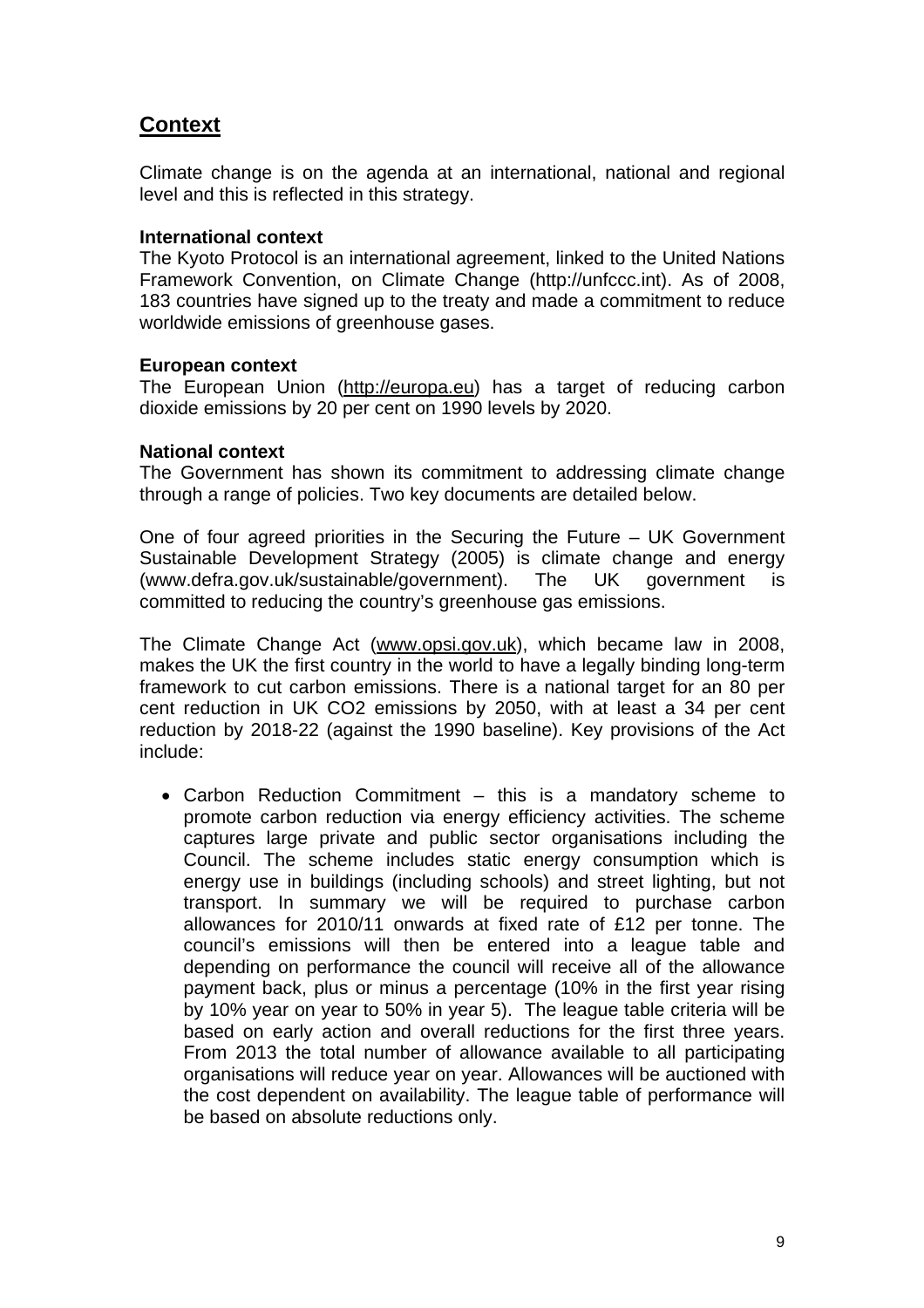• Adapting to the impact of climate change – public bodies will need to assess the impact of climate change on their functions and implement proposals for adapting to climate change.

The UK Low Carbon Transition Plan plots how the UK will meet the 34 percent cut in emissions on 1990 levels by 2020, set out in the budget.

The UK Climate Projections (UKCP09) has been created to help the UK to plan for a changing climate. The Projections contain information on observed and future climate change, based on the latest scientific understanding.

#### **Regional context**

The Yorkshire and Humber Climate Change Partnership published the Yorkshire and Humber Climate Change Plan and Regional Adaptation Study in March 2009 (www.yourclimate.org). These two complementary pieces of work mark a major milestone in the drive to improve understanding of the challenges, and to accelerate action on, tackling climate change in the region. The future climate projections and priorities for action included in these pieces of work have been used to shape this strategy.

#### **North Yorkshire context**

This climate change strategy documents the County Council's overall response to climate change. We intend this strategy to evolve, over time, to take account of emerging priorities. This strategy's priorities need to be embedded within other policies including:

- the Carbon Management Programme Strategy and Implementation Plan;
- the Second Local Transport Plan;
- the Rights of Way Improvement Plan; and
- Let's Talk Less Rubbish, a Municipal Waste Management Strategy for the City of York and North Yorkshire.

The County Council is also in the process of producing:

- a Minerals and Waste Local Development Framework;
- an Economic Development Strategy; and
- a Countryside Strategy.

The NYSP has also produced two important documents related to this strategy:

- The Sustainable Community Strategy for North Yorkshire, which sets the shared priorities for the county over the next ten years; and
- The North Yorkshire Local Area Agreement, which translates the priorities, contained with the Sustainable Community Strategy into three-year improvement targets.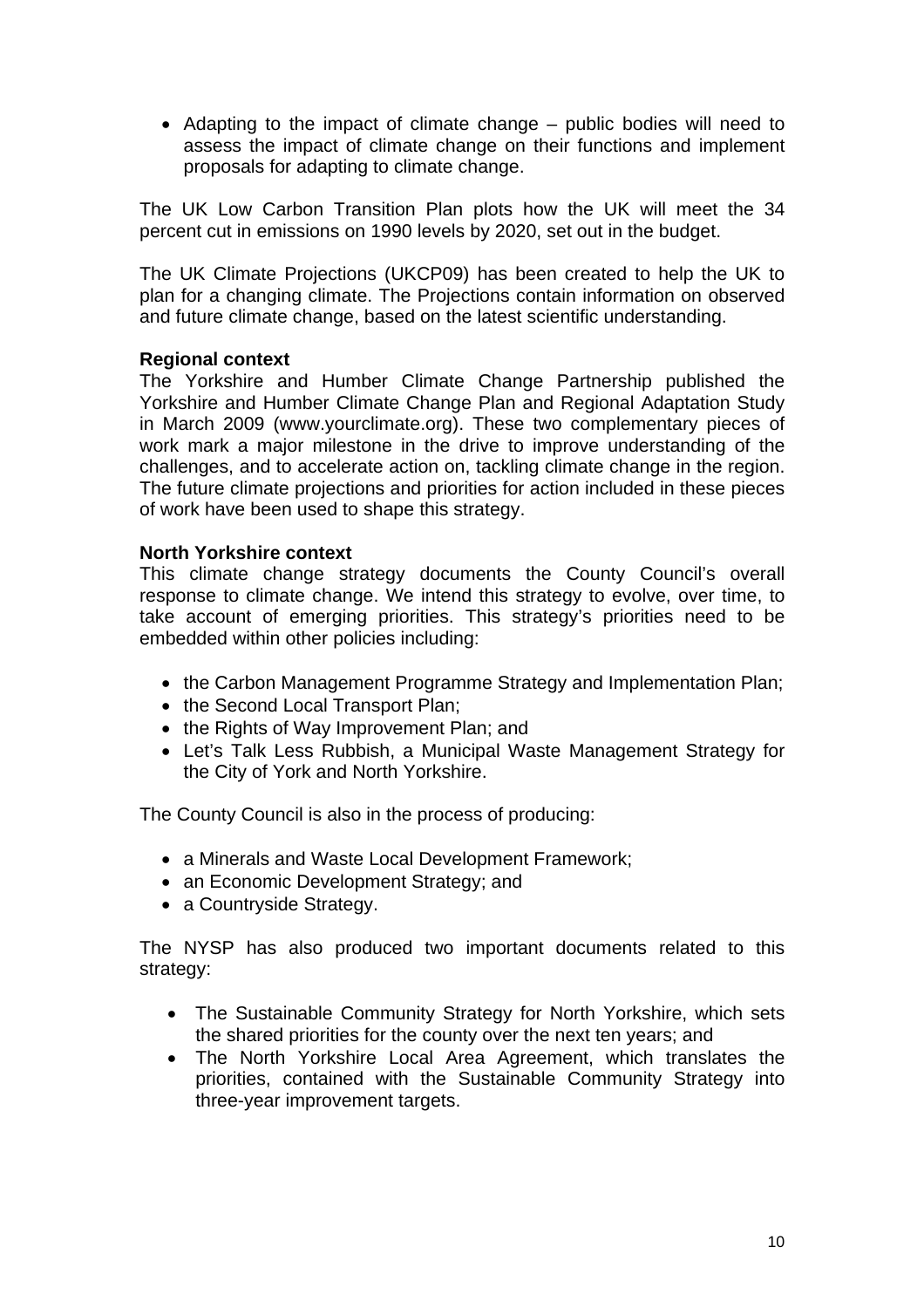## **Comparison with others**

The graph below shows estimated Carbon Dioxide (CO2) emissions, per capita, across a number of local authority areas used by the Audit Commission to make comparison with North Yorkshire. This data provides the most reliable and consistent breakdown of CO<sub>2</sub> emissions across the country, using nationally available data sets. Emissions have been assigned to the end user, showing where energy is consumed and not produced.



The data shows that North Yorkshire has higher per capita emissions than most of the comparator authorities. However, Cumbria and Northumberland, two counties in relatively close proximity to North Yorkshire, and both also predominantly rural areas, have similar per capita emissions. The graph below shows the proportion of these CO<sub>2</sub> emissions assigned to road transport, domestic and industrial / commercial sectors.

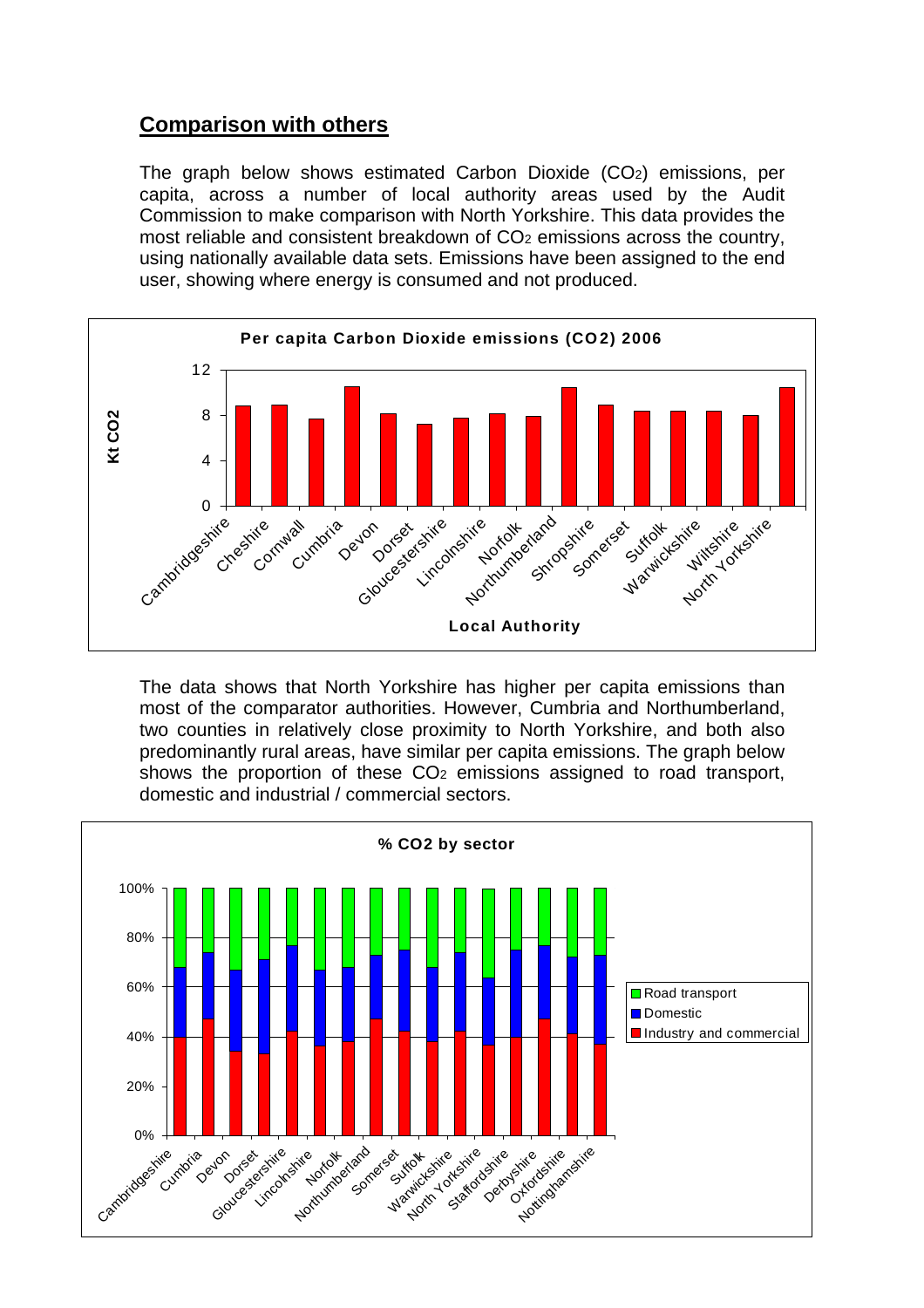The data shows that in comparison with the other authorities North Yorkshire has:

- the equal largest proportion of CO<sub>2</sub> emissions from the transport sector;
- a relatively low proportion of CO<sub>2</sub> emissions from the domestic sector; and
- a lower than average proportion of CO<sub>2</sub> emissions from the industrial and commercial sector.

The large rural nature of North Yorkshire presents some unique challenges in terms of responding to climate change. The County Council, therefore, has a key role in influencing the population of North Yorkshire to reduce per capita CO<sub>2</sub> emissions.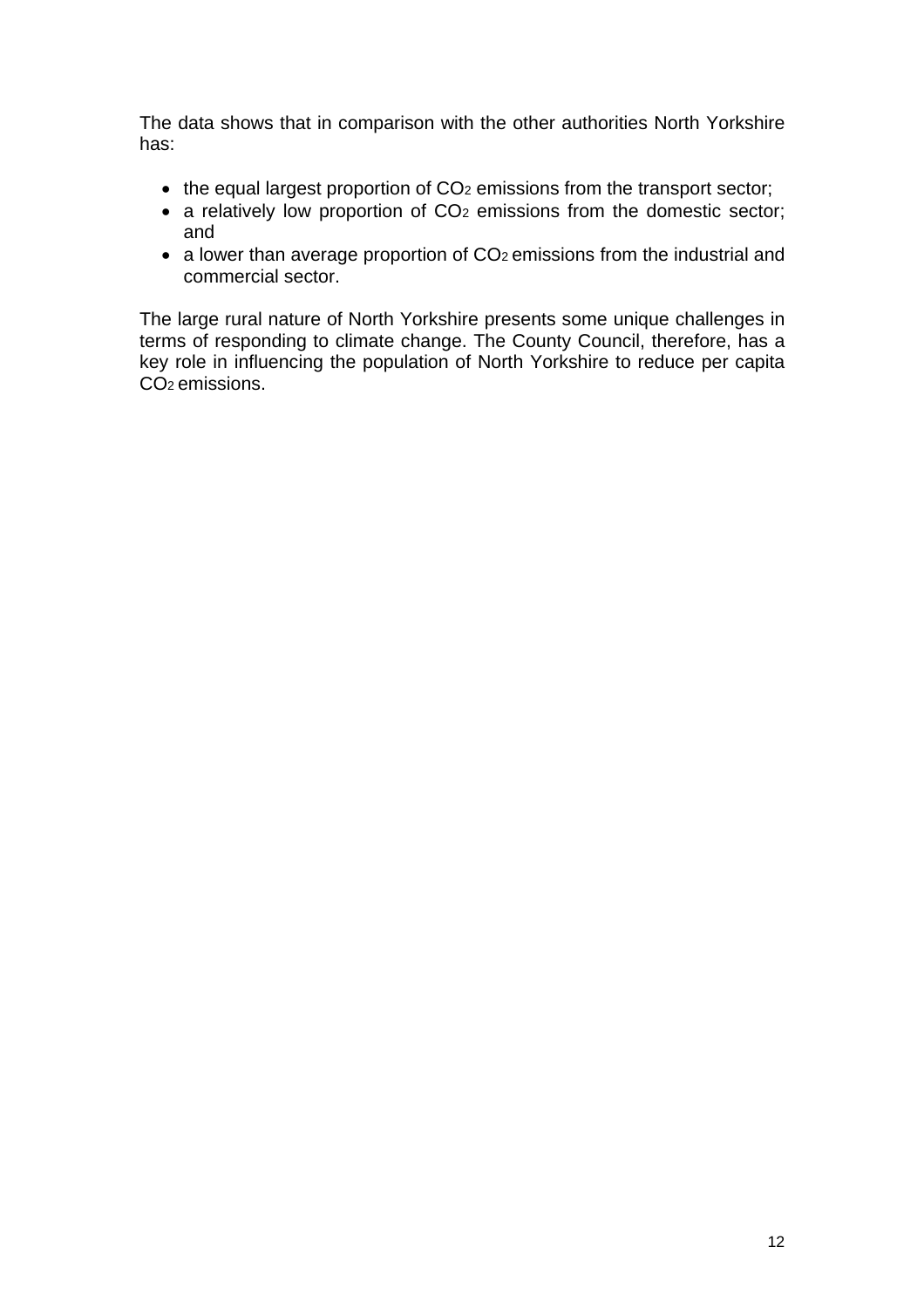## **How will the climate change in North Yorkshire?**

The Yorkshire and Humber Regional Adaptation Study provides an assessment of future climate change in the Yorkshire and Humber region to 2050. Key changes identified include:

- annual average daily temperatures rising by almost 2°C;
- extreme hot temperatures will increase, with summer temperatures more regularly reaching 34°C;
- a reduction in annual rainfall of up to 6 per cent, although by less in upland areas;
- more seasonal rainfall pattern, with increases in winter and significant reductions in summer;
- an increase in the number of extreme rainfall events in northern and upland areas;
- dry spells (over 10 consecutive days without rain) are expected to increase in number;
- significant reductions in the number of days of frost and snow;
- marginal increases in winter average wind speeds (although summer and autumn speeds will reduce slightly) and a higher frequency of extreme and damaging wind events; and
- sea levels will rise by around 0.35 metres.

#### **Principal impacts of climate change**

These impacts have been taken from the North Yorkshire local area report of the Yorkshire and Humber Regional Adaptation Study.

#### **Flooding**

Increased rainfall in the winter and, in particularly, in more extreme events throughout the year, means that both natural and sewer/drainage flooding in vulnerable areas is likely to increase, with the potential for flooding in new areas. This will have an impact on local properties, businesses, and infrastructure. Higher sea levels will also result in coastal flooding, increased likelihood of storm surges and flooding in areas around the Humberhead levels, such as Selby.

#### **Drought**

Increased summer temperatures combined with lower water availability will affect soil quality and productivity. This could lead to the loss of light sandy soils through wind and water erosion.

#### **Coastal erosion**

The North Yorkshire coast will experience both cliff and beach erosion due to sea-level rise and increased winter rainfall. This could lead to instability on some cliffs increasing the incidence of landslips. There is also an increased likelihood of existing coastal defences being overtopped by waves. Similarly, there will be an increased likelihood of land instability, including landslips further inland.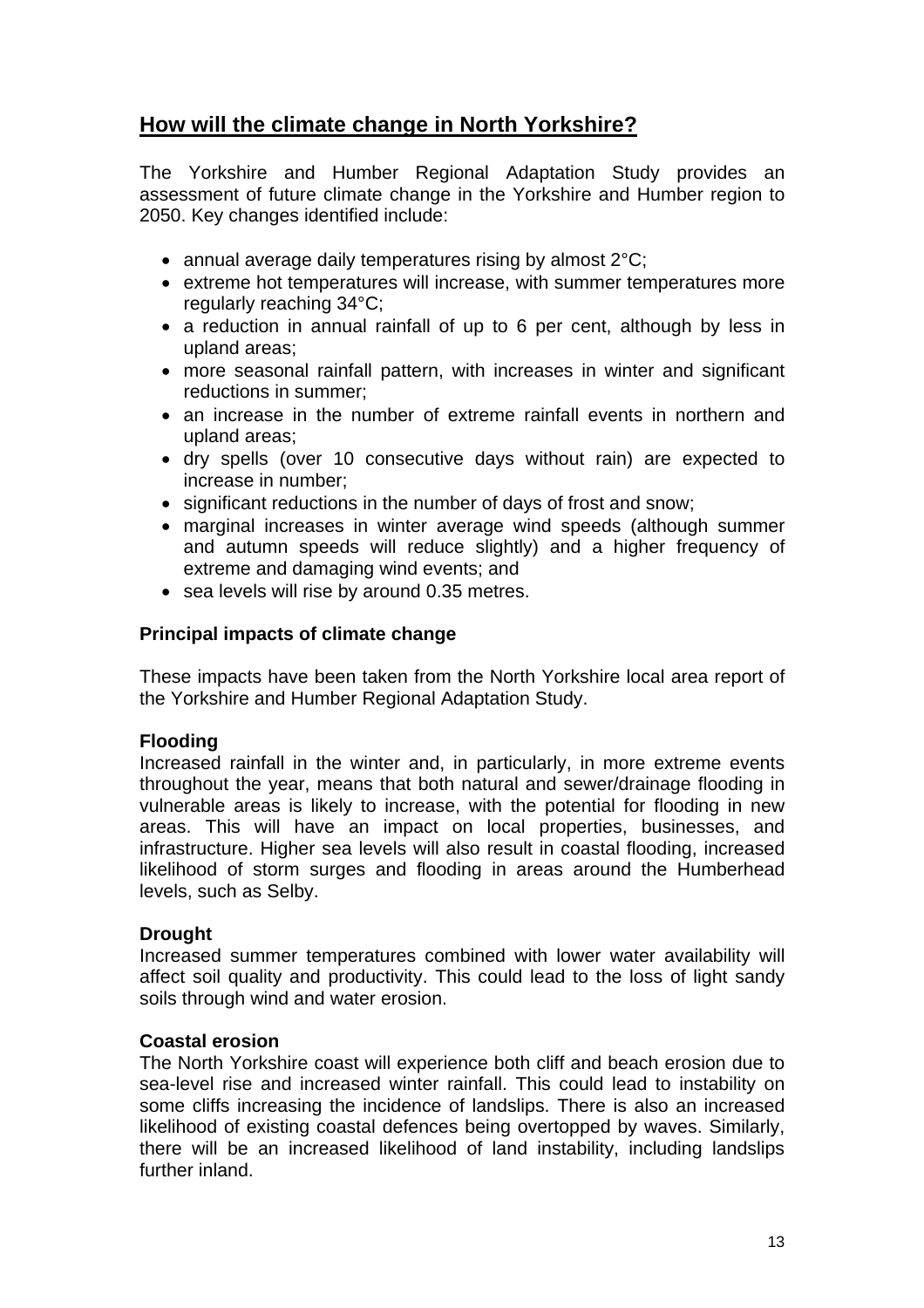#### **Groundwater**

Reservoirs within the sub-region will receive less water, placing demand on the Yorkshire Grid for supply as demand from domestic users and agriculture increases due to the warmer climate. Low flows in watercourses could lead to greater pollution as effluent is less readily dispersed.

#### **Business and economy**

In terms of agriculture the expectation is that arable and forestry areas will experience longer growing seasons and higher yields, at least in the medium term. Increased temperatures may also bring opportunities to grow new and specialist crops. However, the increased potential for summer drought, erosion by wind and heavy rainfall leading to flooding, are all possible future concerns which may affect the land's productivity. The changes in climate are also likely to increase the challenges posed by pests and diseases (for example the Blue-tongue virus) making both arable crops and livestock vulnerable.

Higher summer temperatures are expected to increase demand for leisure and tourism, especially in outdoor amenity and coastal destinations. However, increased numbers of tourists may place significant strain on existing attractions and infrastructure.

#### **Public and voluntary services**

There will be an increased demand placed on emergency services to respond to incidents of flooding, of storm damage and disruption, or increases in, wildfires. Premises and other built assets will be affected by increased internal temperatures leading to overheating, increased water damage and increased storm damage and disruption.

Changing temperatures and rainfall/storm patterns will affect how we manage sports venues, heritage and amenity sites. Festivals and outdoor events may become more susceptible to disruption from weather.

#### **Infrastructure and utilities**

The principal transport routes through North Yorkshire will be most vulnerable to increased damage and disruption from flooding resulting in increased maintenance and repair costs. Indirect costs will include those resulting from travel disruption along strategic national routes, such as the East Coast Main Line and the A1. As temperatures increase more rural roads will experience surface melt, causing disruption. Road surfacing will be more difficult to undertake and railways may encounter difficulties of buckling rails. Energy and telecommunications infrastructure is also susceptible to increased flood risk.

#### **Biodiversity**

Biodiversity and habitat assets will be affected by climate change. North Yorkshire supports a large number of habitats and species recognised as being of high priority for conservation action under the UK Biodiversity Action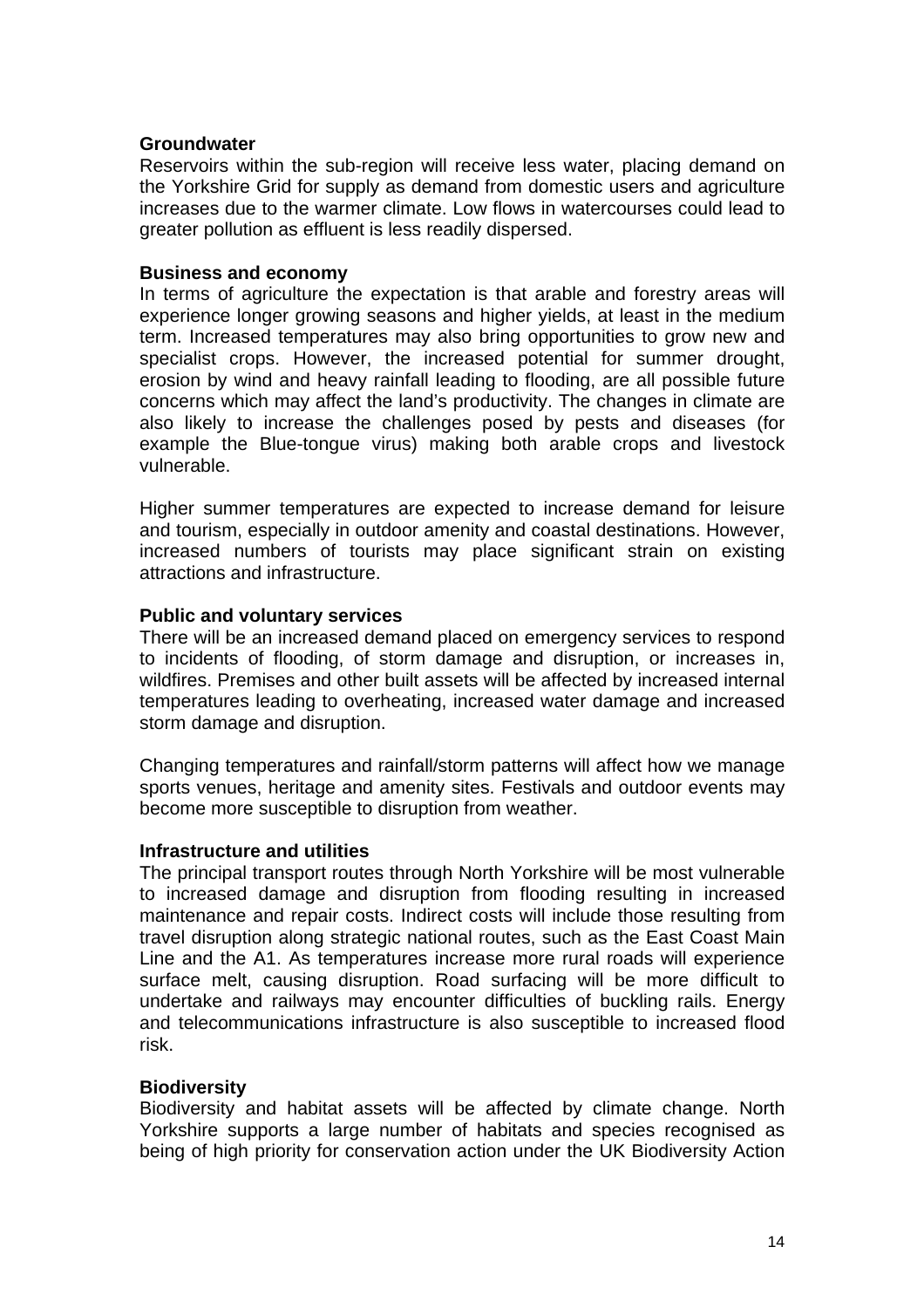Plan. The exact impact of climate change on the county's biodiversity is difficult to predict but is likely to include:

- Shrinking of blanket bog peat, releasing more carbon into the atmosphere.
- Increased threat of wildfires to upland heathland.
- Changes in moorland habitat affecting upland breeding bird populations which are under threat from loss and decline.
- Changes to the species composition of hay meadows, calcareous grasslands, montane heath and other habitats.
- Vulnerability of wetland habitats to changes in rainfall and any resulting lowering of water tables.
- Erosion of coastal habitats.
- Pressure from changes in current agricultural practices.

#### **Health and welfare**

The expectation is that there will be reduced levels of cold-induced mortality and injury due to rising winter temperatures. However, there may be an adverse impact on physical health due to increasing temperatures exacerbated by an increasingly elderly population. Impacts on mental wellbeing are especially evident during flood events and often persist beyond the flood itself. Deprived and vulnerable communities are likely to be most severely affected. In the UK increases in deaths, disability and injury as a result of climate change are likely to occur from:

- extremes of heat and cold;
- floods and storms, including health hazards from chemical and sewage pollution;
- food poisoning;
- respiratory problems from the damaging effects of surface ozone during the summer and mould growth in housing;
- skin cancer and cataracts: and
- insect-borne disease from increases in flies and fleas (although malaria outbreaks are likely to be rare).

These effects are already starting to appear. In 2003, the major heat wave in Europe caused more than 23,000 premature deaths, including almost 11,500 in France alone.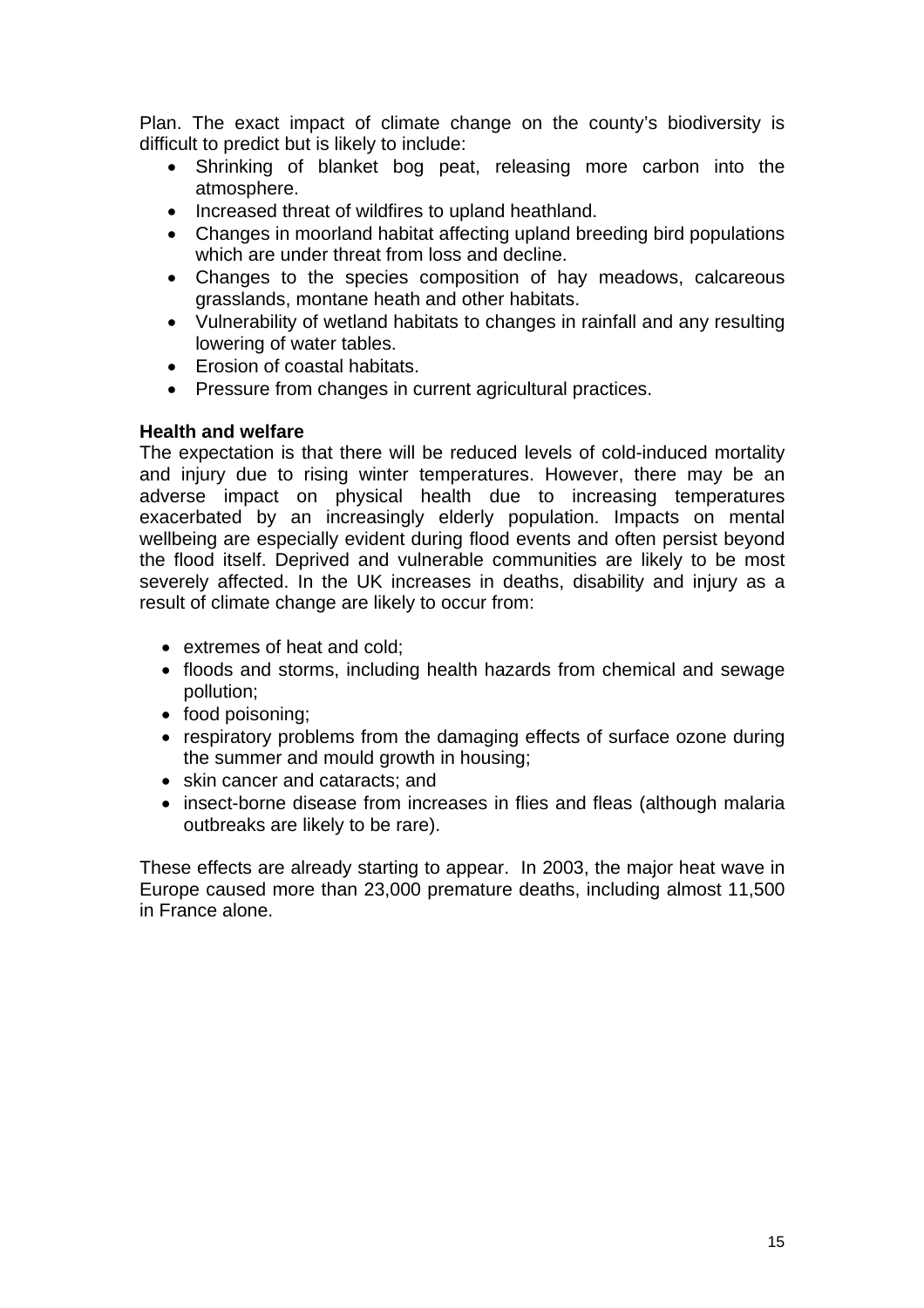## **Priorities**

These priorities reflect those included in the Yorkshire and Humber Climate Change Plan and address both **mitigation** and **adaptation**. The County Council supports the concept of 'sustainable adaptation' and will strive to ensure that adaptation actions do not further exacerbate climate change or compromise the capacity of other natural and man-made systems to adapt to the effects of climate change.

#### **Strategy, monitoring and target setting**

The County Council will ensure that climate change issues are embedded across its strategies and plans. One way of achieving this is by preparing Strategic Environmental Assessments which cover most significant plans as required by an EU Directive.

The NYSP's Sustainable Community Strategy recognises climate change as a priority for partners across North Yorkshire. The Local Area Agreement includes targets for carbon dioxide reduction both within local authority operations and across the County as a whole.

#### **The built environment**

A clear priority is to reduce the vulnerability of the historic and current built environment to the changing climate. Wetting and drying affects the structural integrity and setting of the historic environment, whether this is a listed building or buried archaeology, protected by wetlands.

Local development decisions regarding changes or additions to the built environment are determined through the planning system. Planning has embraced sustainable development since the early 1990's and subsequent European legislation means that development plans must be assessed with regard to their impact on both greenhouse gas emissions and adaptations to climate change. There are national policies relating to restriction of development in floodplains. Regional targets aim to:

- increase renewable energy provision;
- enhance green infrastructure which fulfils roles in reducing flooding, drought and pollution;
- reduce impacts of development on water availability and quality; and
- improve urban design to reduce resource consumption over the whole life of buildings.
- Reduce energy use by improving existing building fabric

The Council does not own any housing stock, but we do own buildings for social care, education and service provision. Given that almost half of regional carbon emissions come from the housing stock, we need to work with partners and share best practice to reduce domestic carbon emissions and educate the public on the benefits.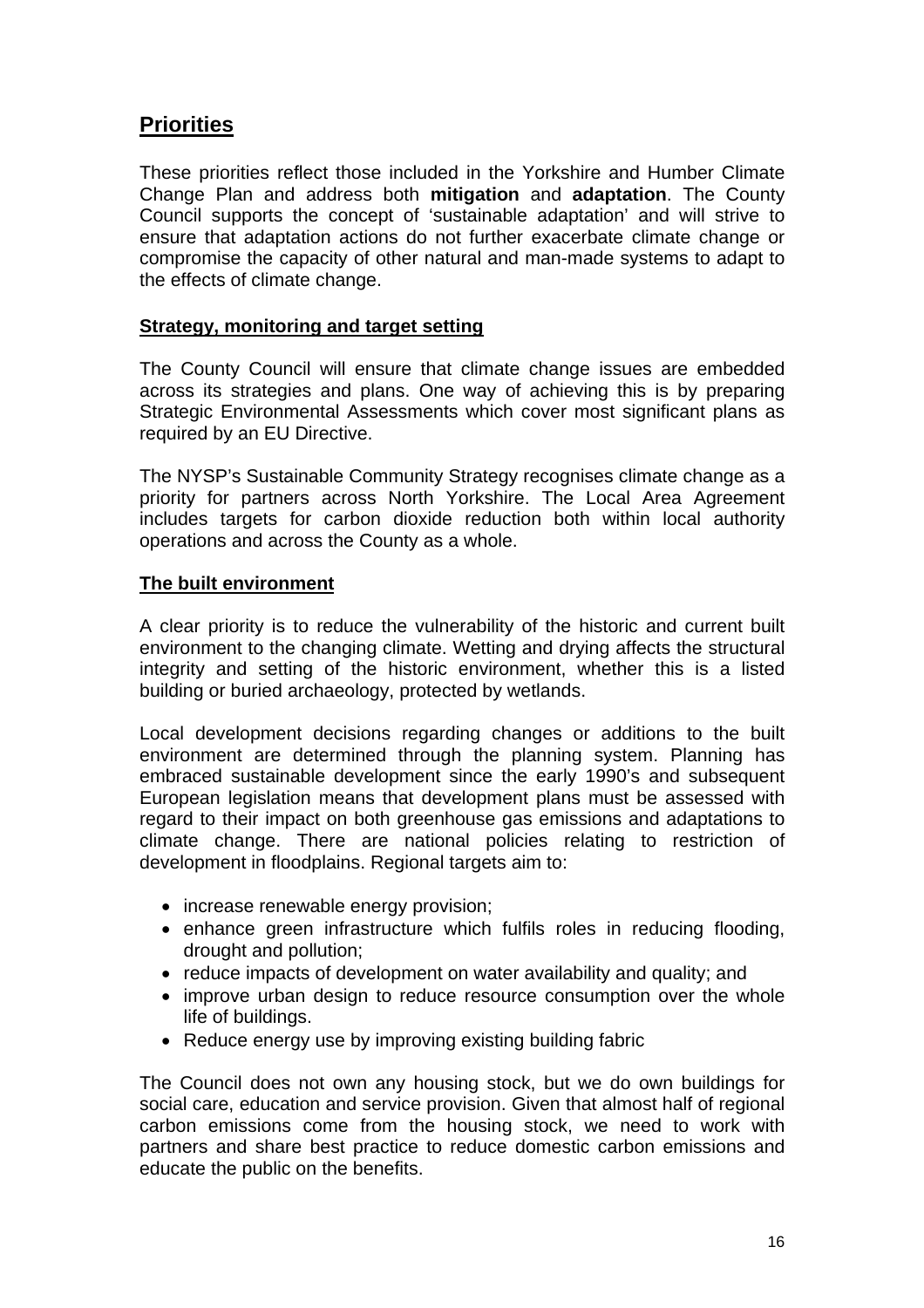Climate change cuts across geographical and organisational boundaries. We recognise that we need to adopt an integrated and holistic approach with strong partnership working. In the case of flooding, the Environment Agency is working with communities, agriculture, forestry and the County Council not only on flood defence works, but wider land-use measures which seek to protect large areas of the county from the effects of flooding.

### **Transport**

The second Local Transport Plan for North Yorkshire, 2006-11 includes a number of shared priorities which impact upon climate change. These include improving the environment, reducing the need to travel and reducing congestion. The recent Government policy document, which sets the Government's strategy for transport up to and beyond 2014, 'Delivering a Sustainable Transport System' (www.dft.gov.uk) provides further impetus and includes 'tackling climate change' as a national goal. The third Local Transport Plan (LTP3), 2011- 2016, will have a specific focus on Environment and Climate Change. One of the challenges for this section of the strategy will be to identify a means of quantifying the reduction in emissions from different interventions.

The County Council is committed to reducing carbon emissions from transport within the county. One of our key priorities is to encourage the public of North Yorkshire to make smarter, more sustainable travel choices. In many instances sustainable travel choices have a dual benefit, leading to both a reduction in greenhouse gas emissions and health improvements. The rural nature of the County means that people often have to travel long distances to access services. Encouraging sustainable travel choices, through providing community transport and public transport is essential in addressing these accessibility issues. In more urban areas such as Harrogate and Scarborough, measures have been introduced to reduce reliance on the private car, including improvements to bus services and schemes to encourage cycling and walking. We also encourage sustainable travel options through education and promotional activities. The Council published the first Rights of Way Improvement Plan (2007 – 2011) to improve accessibility to services and the countryside for walkers, cyclists, horse riders and carriage drivers. We are working with partners to develop more sustainable options for freight movement across the County and have already delivered:

- measures to increase bus usage;
- park and ride schemes;
- more community transport;
- measures to increase cycle usage e.g. development of a coast to coast cycle route;
- partnership working to ensure those accessing the rights of way network arrive by public transport;
- reduced energy use from street lighting:
- increased use of recycled materials in road construction;
- an adapted drainage system to reduce likelihood of flooding;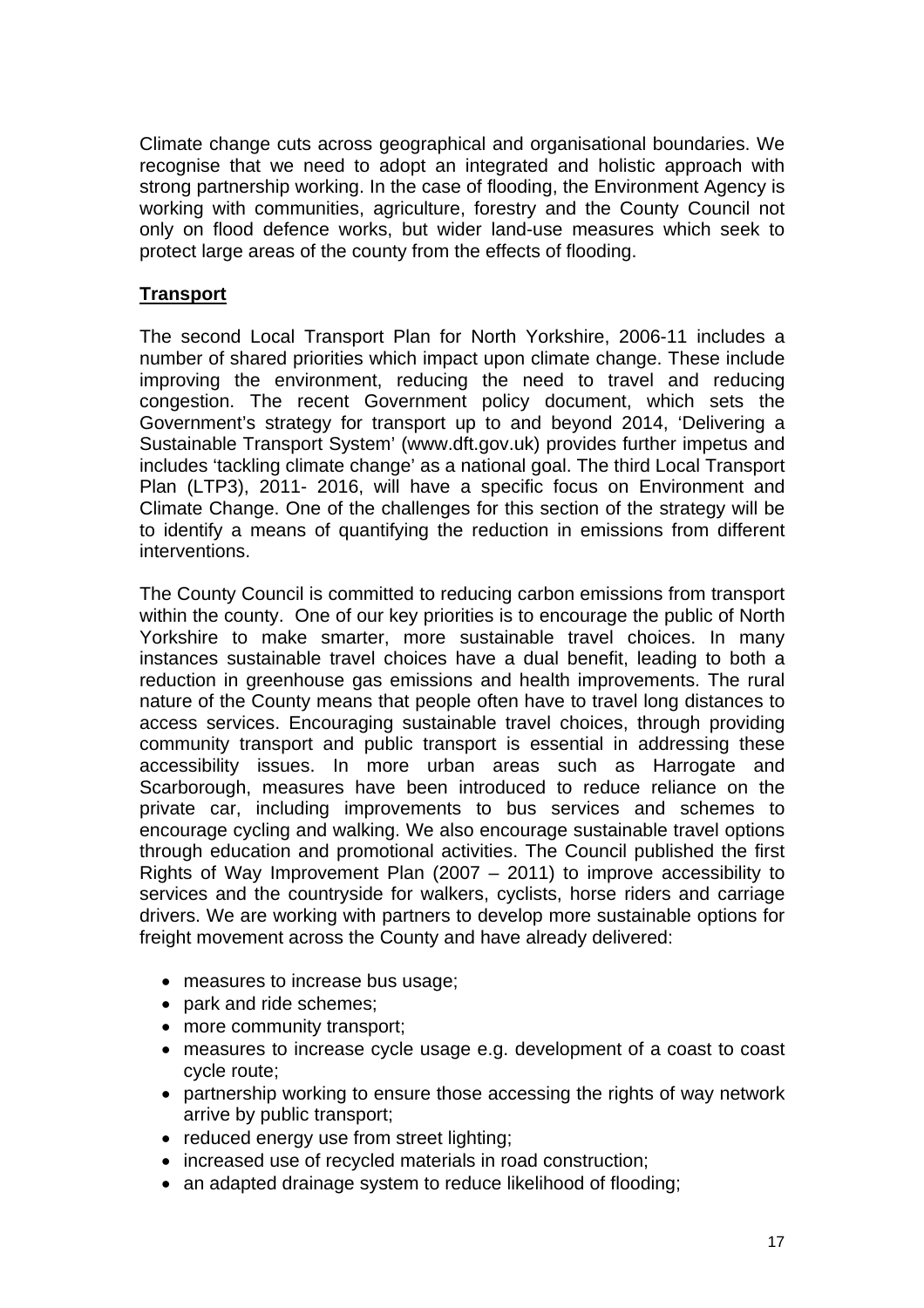- an improved winter maintenance regime;
- path agreements to avoid coastal erosion;
- construction of more flood resilient bridges; and
- improved rights of way asset management procedures

The County Council also recognises the need to reduce the number of individual business journeys wherever possible and will insist that all managers seek to reduce business mileage within their team. The Environment Agency has developed a 'Hierarchy of Travel Decision Making' which will be used to assist managers with this task.

#### **Health and care services**

The changing climate, for example the impact of rising summer temperatures and an increased incidence of flooding, is likely to have an adverse effect on people's health and welfare. This will be made worse because of the increasing number of older people across the County. This is likely to place additional demands on social care provision, and planning is required now to consider how to address this. It may also influence changes to education provision, to address hot dry summers, for example.

The County Council will work with partners to prepare for, and reduce, the health effects of climate change, e.g. emergency preparedness for flooding; heat wave planning; preventative action on skin cancer; and ensuring services are commissioned to meet new threats as they arise.

We also need to support vulnerable groups, who are more likely to be affected, for instance those in fuel poverty (defined as when a household needs to spend more than 10% of their income on fuel).

#### **Business**

We need to work with partners to support business in responding to the issues of climate change, for example, encouraging them to take up the ISO14001 Environmental Management System and the Eco Management & Audit Scheme (EMAS). Reducing energy use, water bills and transport fuel use can have significant financial savings.

Those businesses dependent on continuity of transport connections will be affected by increased flooding disrupting key road and rail links. There will also be potential opportunities and threats from changing goods and service provision.

It will also be important to make business aware of the likely positive opportunities resulting from the changing climate including an increase in tourism, the potential to grow new and specialist crops and opportunities for developing low carbon technologies. We will also work with partners to develop opportunities for low carbon jobs in areas such as sustainable transport and construction, and energy efficient goods and services.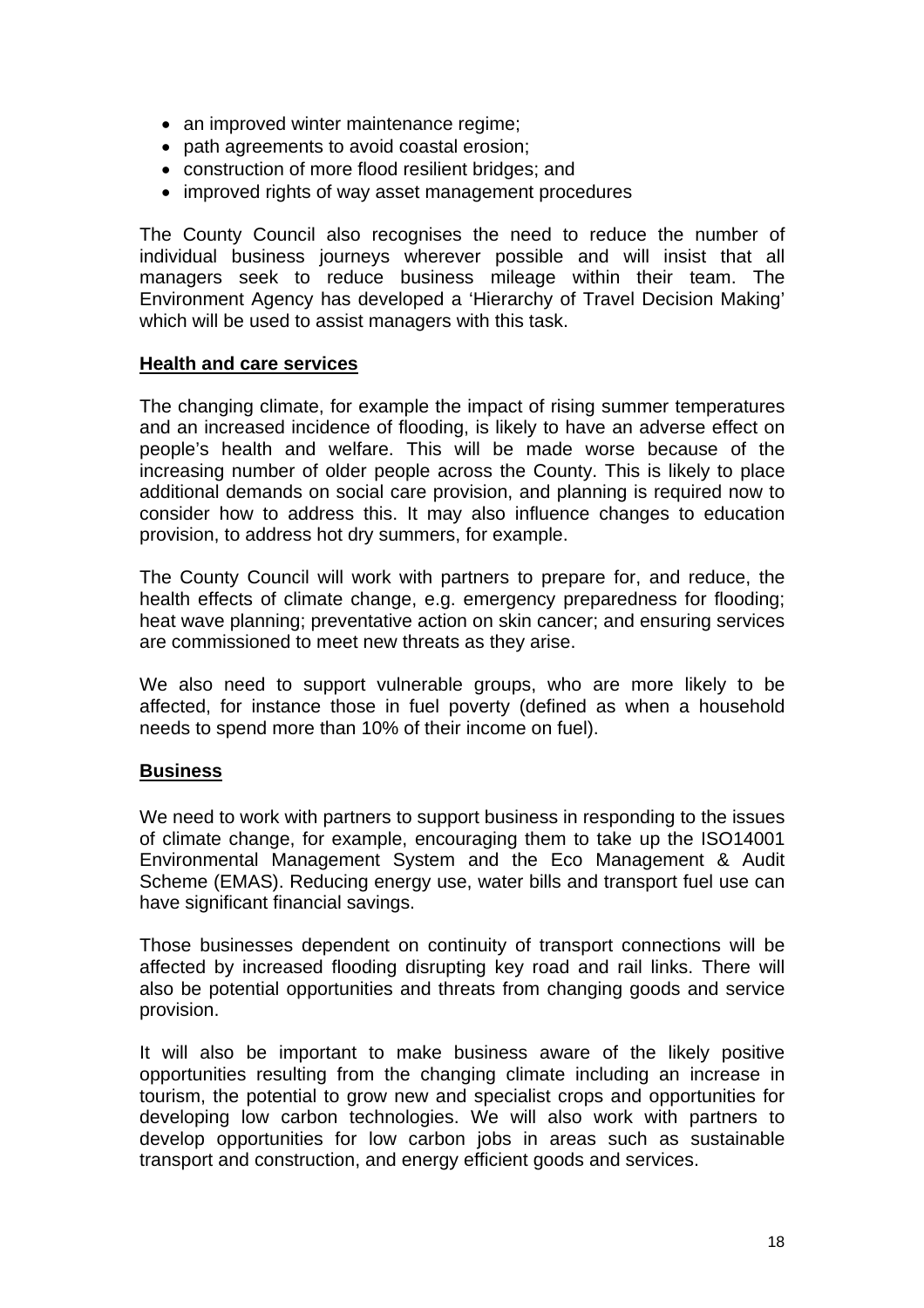Annually, the Council procures over £300 million of goods, services and works from twenty thousand different suppliers. The rural nature of the county means the Council's use of small local suppliers is much higher than other local authorities. However, every product and service we purchase has a greenhouse gas impact through the sourcing of raw materials, manufacture, delivery, use and disposal. We will give high priority to environmental impact, and the whole life cost of a product, including disposal, when purchasing goods or services.

#### **Land management**

Managing land to maximise benefits for the natural environment is essential if we are to minimise the impacts of climate change in the County. The natural environment provides many essential ecosystem services to society. These include plant pollination, which provides our food, the cleansing of water to improve our water quality, shade and protection against the wind, as well as reducing the effect of flooding and drought. It stores vast quantities of carbon, which would otherwise add to the effects of climate change in peatland, forest and heath. It also provides a home to our rich and varied wildlife, including economically important fish such as salmon. This green infrastructure includes not only wildlife habitats in more rural areas but also green space in urban areas such as parks, gardens and open space.

We have assessed a number of our plans in relation to their impacts on climate change adaptation and mitigation. This means that actions in documents such as the Countryside Strategy take account of climate change, for example, working with land interests to restore wetland areas.

The Council is a partner in developing this vital green infrastructure with Natural England, the Environment Agency, the Forestry Commission and local/National Park Authorities. We are also involved in partnerships looking at coastal erosion, enhancing the value of urban green space and protecting wildlife that is already under threat.

Positive management of green infrastructure benefits wildlife by improving habitat quality and connectivity, allowing species to move through the landscape when threatened by climate change. It also provides multiple benefits for people and the economy, including better health through access and recreation, high visual amenity, attracting economic investment and ecotourism, increased property value and improved quality of life for local communities. It also provides multiple benefits for people and the economy, including better health through access and recreation, high visual amenity, attracting economic investment and ecotourism, increased property value, local food production and improved quality of life for local communities.

#### **Citizen engagement**

A Local Government Association (LGA) survey in 2008 found that 70 per cent of respondents believe climate change should be one of the top five priorities for their council and 56 per cent believed councils should make residents take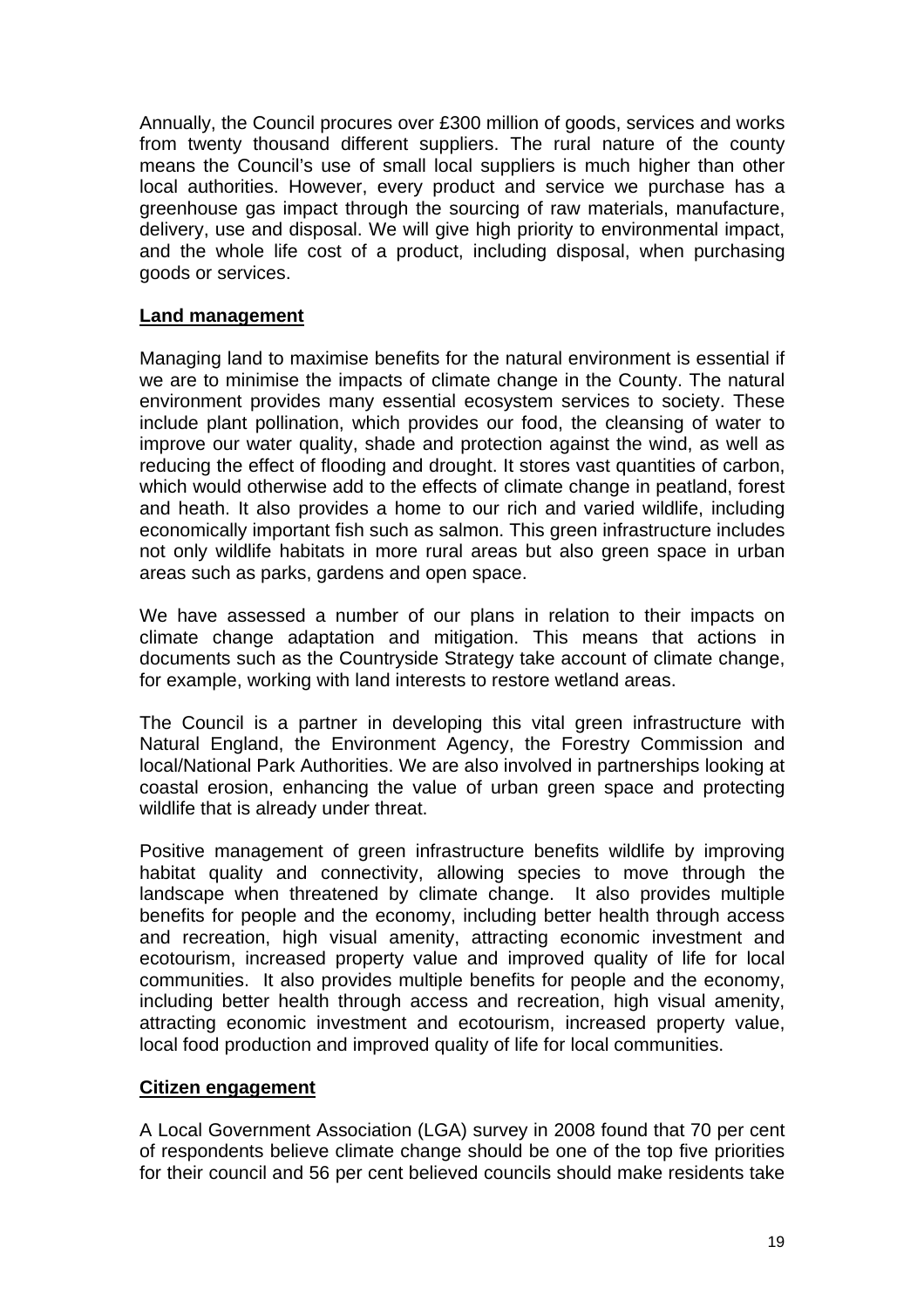measures to tackle climate change (www.lga.gov.uk). We recognise the need to engage in an inspiring and innovative manner in order to convince the wider community of North Yorkshire to take action.

The County Council works closely with a number of partners, including the Energy Saving Trust, to provide the support networks and public awareness needed for households, businesses and visitors to reduce their contribution to greenhouse gas emissions. Examples of projects include promoting renewable technologies, encouraging behaviour change in the home and efforts to improve home energy efficiency. The County Council will also work with partners to support the development of sustainable local communities through initiatives such as the Transition Towns network.

We also need to work with agencies such as the Environment Agency to make communities aware of likely negative impacts, including an increased incidence of flooding and support the most vulnerable communities affected by specific instances such as coastal erosion.

The Energy Saving Trust estimate that £90 million is wasted each year by companies wasting energy in the workplace, £60 million of which is simply through equipment being left switched on unnecessarily. The County Council will encourage behaviour change among its staff, particularly in relation to energy use and travel, predominantly through our network of environmental champions.

A school carbon reduction officer works closely with schools to educate students. The County Council will also seek to implement the national framework for Sustainable Schools.

#### **Cross cutting themes**

#### **Energy**

A Climate of Change the final report of the Local Government Association Climate Change Commission ([www.lga.gov.uk\)](http://www.lga.gov.uk) identified that the insecure future of national energy supply should be a major driver for diversifying and de-carbonising the UK energy supply and reducing energy demand. For this to be achieved, the UK must increase energy efficiency and the proportion of energy supply generated from renewable sources.

The Regional Spatial Strategy (www.yhassembly.gov.uk) provides targets for North Yorkshire to increase its contribution to renewable energy production, reduce energy consumption and improve energy efficiency as well as an overall reduction in resource consumption and waste. This is reflected in local development plans, not only with proposals for micro-generation and wind farm schemes, but also the re-use of aggregates from building materials, referred to as secondary aggregates. Homes are required to be zero carbon rated by 2016 with a view to extending this to all other buildings. There are also steps to save water, as this consumes energy in its supply and treatment,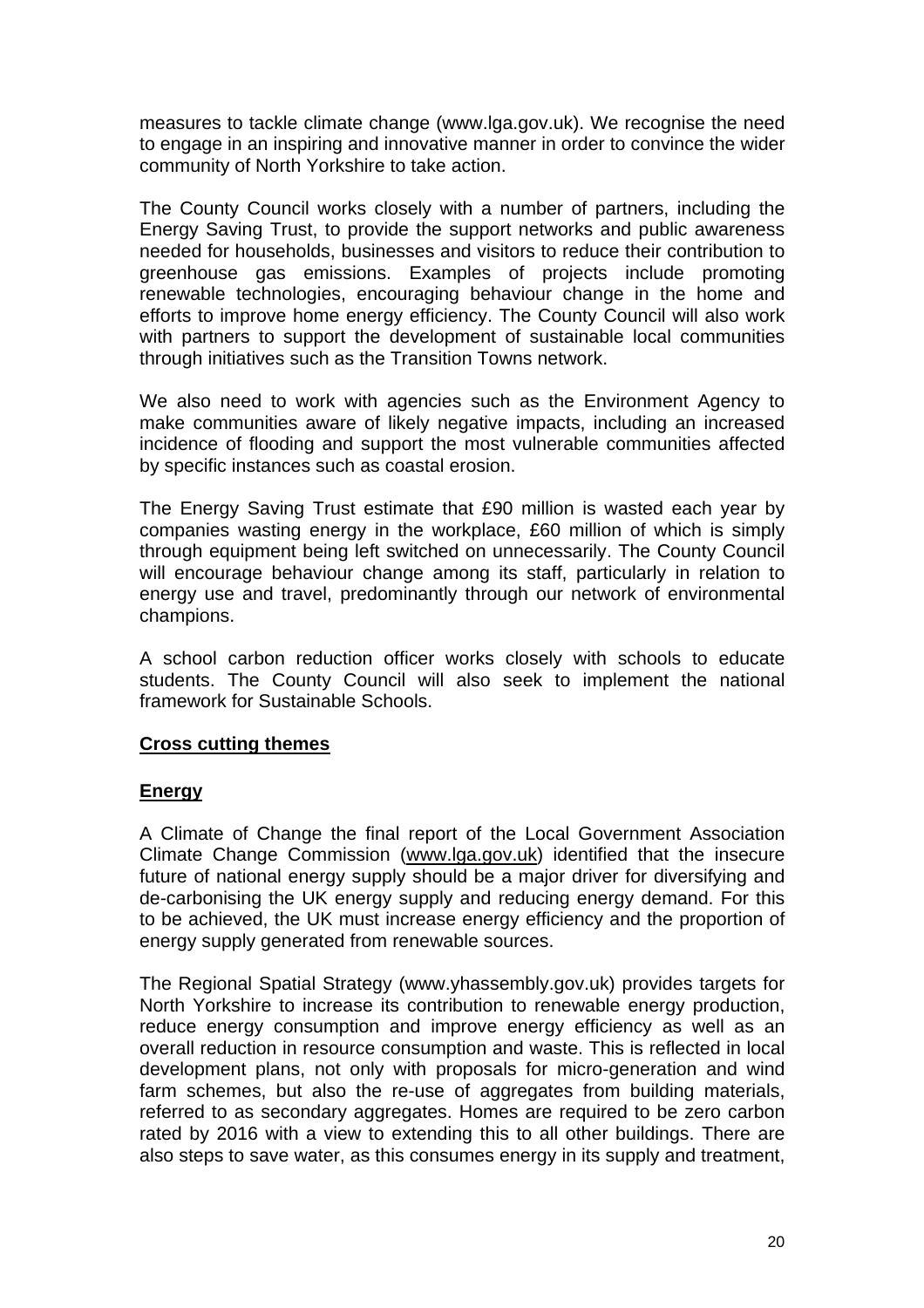through higher design standards for buildings. This will be determined through the planning system and building regulations.

It is important that the County Council develops a suitable renewable energy policy to make sure we can influence where, and how, this renewable energy development takes place to achieve the best outcomes for North Yorkshire.

The Council's overall annual energy consumption costs approximately £5 million. There are 395 schools in North Yorkshire and these properties account for around 73% of this total. In recent years, advancing technology, including wider use of IT, has led to a steady increase in electricity demand across the organisation.

The County Council joined phase three of the Carbon Trust's Local Authority Carbon Management Programme in 2005 and have identified priority actions to reduce our carbon emissions. These range from some of the more traditional approaches such as insulation measures, improving heating controls and lighting upgrades, to the more innovative projects such as voltage reduction and installing combined heat and power in elderly people homes and residential homes.

The County Council will aim to improve the fabric of existing buildings and minimise the carbon footprint of any subsequent alterations and construction. For example, developing new schools provides an opportunity to ensure higher environmental standards and efficiency savings.

We recognise that the increasing use of and reliance on ICT has a significant environmental impact. The Council's ICT strategy clearly demonstrates a strategic approach to managing the environmental impact of the increased use of ICT across the authority. The climate control action plan documents the procurement, use and disposal of ICT equipment and how the internal operational services and processes will be optimized to mitigate as far as is practical any increase in the use of ICT.

#### **Waste**

There are national and regional strategies and targets to reduce waste that North Yorkshire County Council must comply with. These include targets to re-use building waste, that would otherwise be discarded, reduce the production of hazardous waste, which can contaminate land and water, and find ways to reduce household waste. Disposing of waste in an appropriate and safe way is a key element of responding to climate change, given the impact land filling waste has on the production of greenhouse gases. As biodegradable waste decomposes it produces carbon dioxide and methane both of which are greenhouse gases that contribute to climate change.

The York and North Yorkshire Waste Partnership's strategy Let's Talk Less Rubbish is based upon the accepted 'waste hierarchy' of reducing, reusing, recycling, composting and recovering energy from waste with disposal as the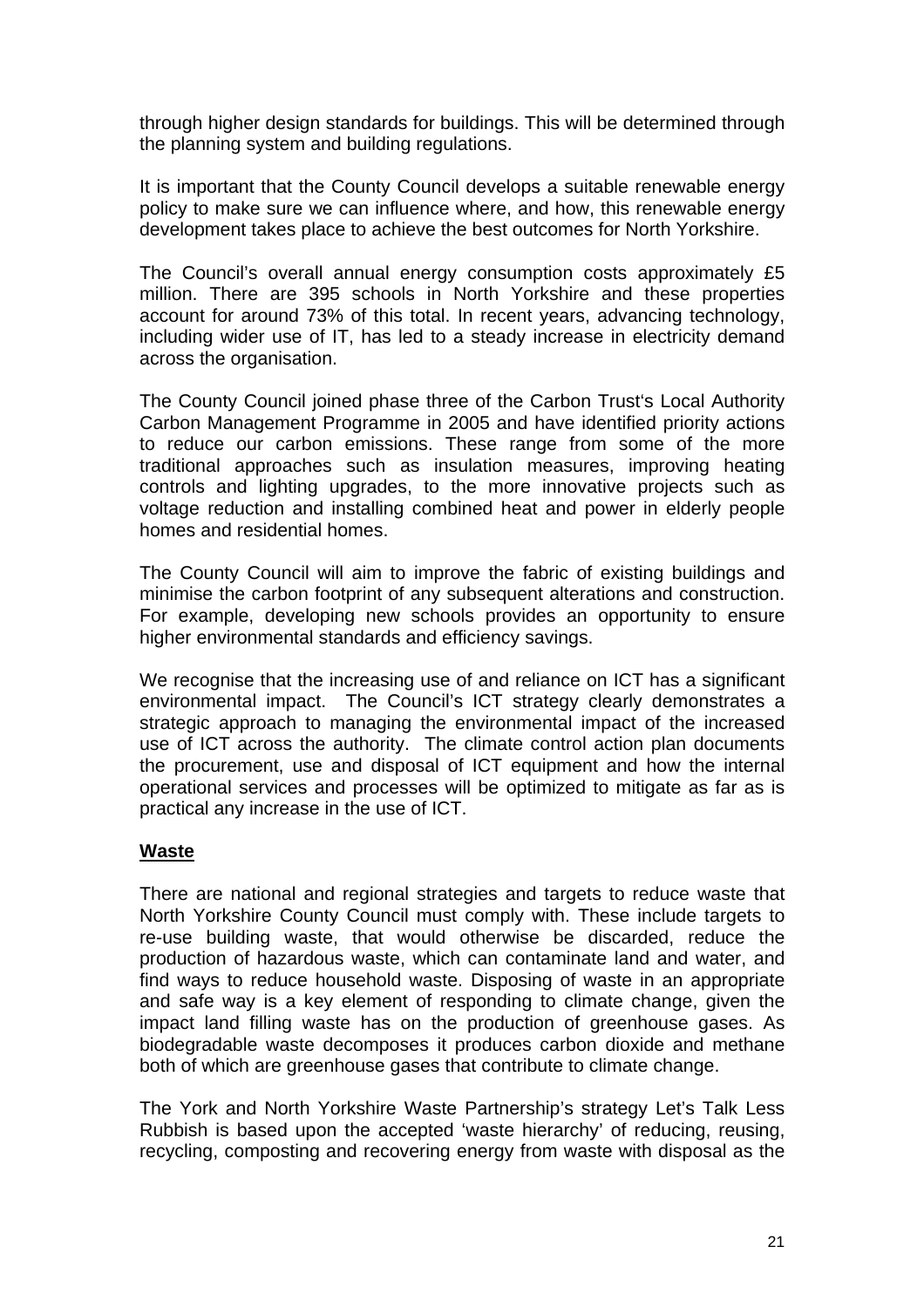final option. This will be reflected in the Council's formal policy through the emerging waste Local Development Framework.

#### **Water**

Water is a critical issue in relation to climate change and there are a number of elements that need to be considered. Water consumption generates carbon emissions and a high volume of energy is used to clean and transport water. It is also important to consider the water that is consumed indirectly through production processes and produce that is purchased and consumed. Consumption levels are likely to increase across North Yorkshire due to the warmer climate, which is likely to put increased pressure on available water resources. Water is a finite resource. The Yorkshire & Humber Region already suffers water stress, with low, or no, flow in some rivers, especially in summer months and the depletion of some water supplies. The Environment Agency has a duty to improve the overall quality and availability of water to sustain life. This requires cross-sectoral action by partners including the water industry, agricultural sector, industry, local authorities and others. Actions include re-instatement, or creation, of areas, which store water, cleanse it and release it during dry periods. This includes flood meadows and sustainable drainage schemes which, if well designed, also support wildlife, amenities and improve our quality of life.

The Council's overall annual consumption of water in 2008 equated to 193 Olympic sized swimming pools and cost £1.3 million. Consumption in schools accounted for approximately 77% of this total. The organisation is committed to reducing water consumption across its operations.

The independent, not-for-profit organisation, Waterwise, state that 'the average person in the UK consumes 150 litres of water every day and one third of this is wasted. The County Council will, therefore, work with partners to encourage households to reduce water consumption and avoid wastage.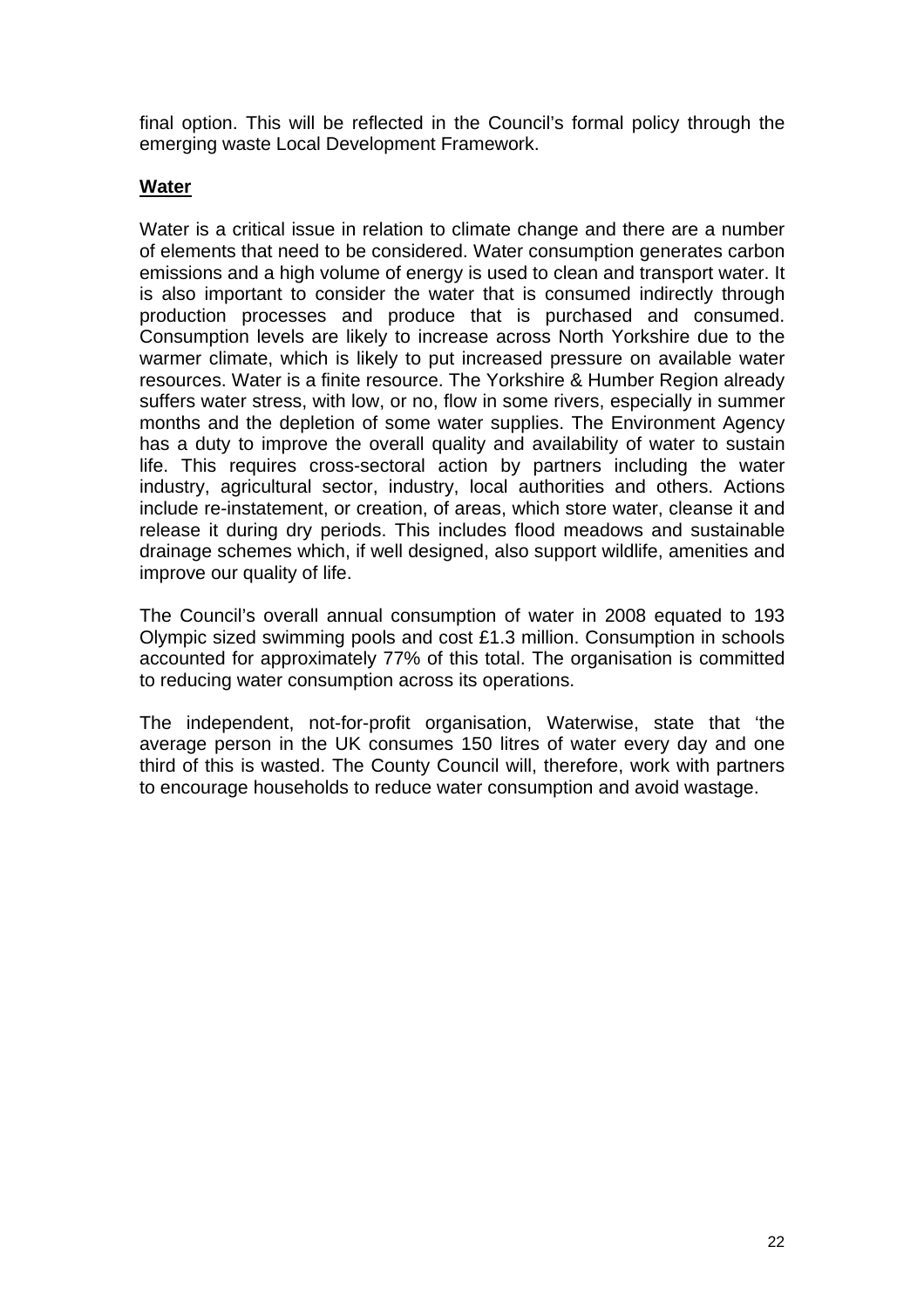## **Performance**

In order to ensure that the County Council delivers on its priorities, we have implemented a performance management framework to assess achievements across each of the different themes. A number of these indicators are part of our main performance management regime.

#### **National indicator set**

Performance will be assessed against the national indicator set, which all local authorities are required to report on. Performance will be measured by the Audit Commission as part of the Comprehensive Area Assessment (CAA) process and it is, therefore, important that the County Council is able to demonstrate continual progress in this area. Those national indicators included in the North Yorkshire Local Area Agreement 2008/11 are denoted by a \* in the table below.

| <b>Public</b><br>Service  <br>Government                                                                                                   | <b>Supporting National Indicator</b>                                                                                            |
|--------------------------------------------------------------------------------------------------------------------------------------------|---------------------------------------------------------------------------------------------------------------------------------|
| (PSA)<br><b>Agreement</b><br>or<br><b>Departmental Strategic Objective</b><br>(DSO)                                                        |                                                                                                                                 |
| PSA 27 Lead the global effort to<br>avoid dangerous climate change                                                                         | *<br>NI 185 CO2 reduction from Local Authority<br>operations                                                                    |
|                                                                                                                                            | * NI 186 Per capita CO2 emissions in the Local<br><b>Authority Area</b>                                                         |
|                                                                                                                                            | NI 188 Planning to adapt to climate change                                                                                      |
| PSA 28 Secure a healthy natural<br>environment for today and the<br>future                                                                 | NI 194 Level of air quality - reduction in NOx and<br>primary PM10 emissions through local authority's<br>estate and operations |
|                                                                                                                                            | * NI 197 Improved local biodiversity - active<br>management of local sites                                                      |
| Defra DSO: Climate change tackled<br>internationally;<br>and<br>through<br>domestic<br>actions<br>reduce<br>to<br>greenhouse gas emissions | NI 187 Tackling fuel poverty - people receiving<br>income based benefits living in homes with a low<br>energy efficiency rating |
| Defra DSO: Economy and society<br>resilient to environmental risk and<br>adapted to the impacts of climate<br>change.                      | $\star$<br>N <sub>l</sub><br>189 Flood<br>and coastal<br>erosion<br>risk<br>management                                          |
| Defra DSO: Sustainable patterns of                                                                                                         | NI 191 Residual household waste per household                                                                                   |
| consumption and production                                                                                                                 | * NI 192 Household waste reused, recycled or<br>composted                                                                       |
|                                                                                                                                            | * NI 193 Municipal waste landfilled                                                                                             |
| DfT DSO: To sustain economic<br>growth and improved productivity                                                                           | NI 167 Congestion - average journey time per mile<br>during the morning peak                                                    |
| reliable and<br>efficient<br>through                                                                                                       | NI 177 Local bus passenger journeys originating in                                                                              |
| transport networks<br>DfT DSO: To sustain economic                                                                                         | the authority area<br>* NI 175 Access to services and facilities by public                                                      |
| growth and improved productivity                                                                                                           | transport, walking and cycling                                                                                                  |
| reliable<br>and<br>efficient<br>through                                                                                                    | NI 176 Working age people with access to                                                                                        |
| transport networks                                                                                                                         | employment by public transport (and<br>other                                                                                    |
|                                                                                                                                            | specified modes)                                                                                                                |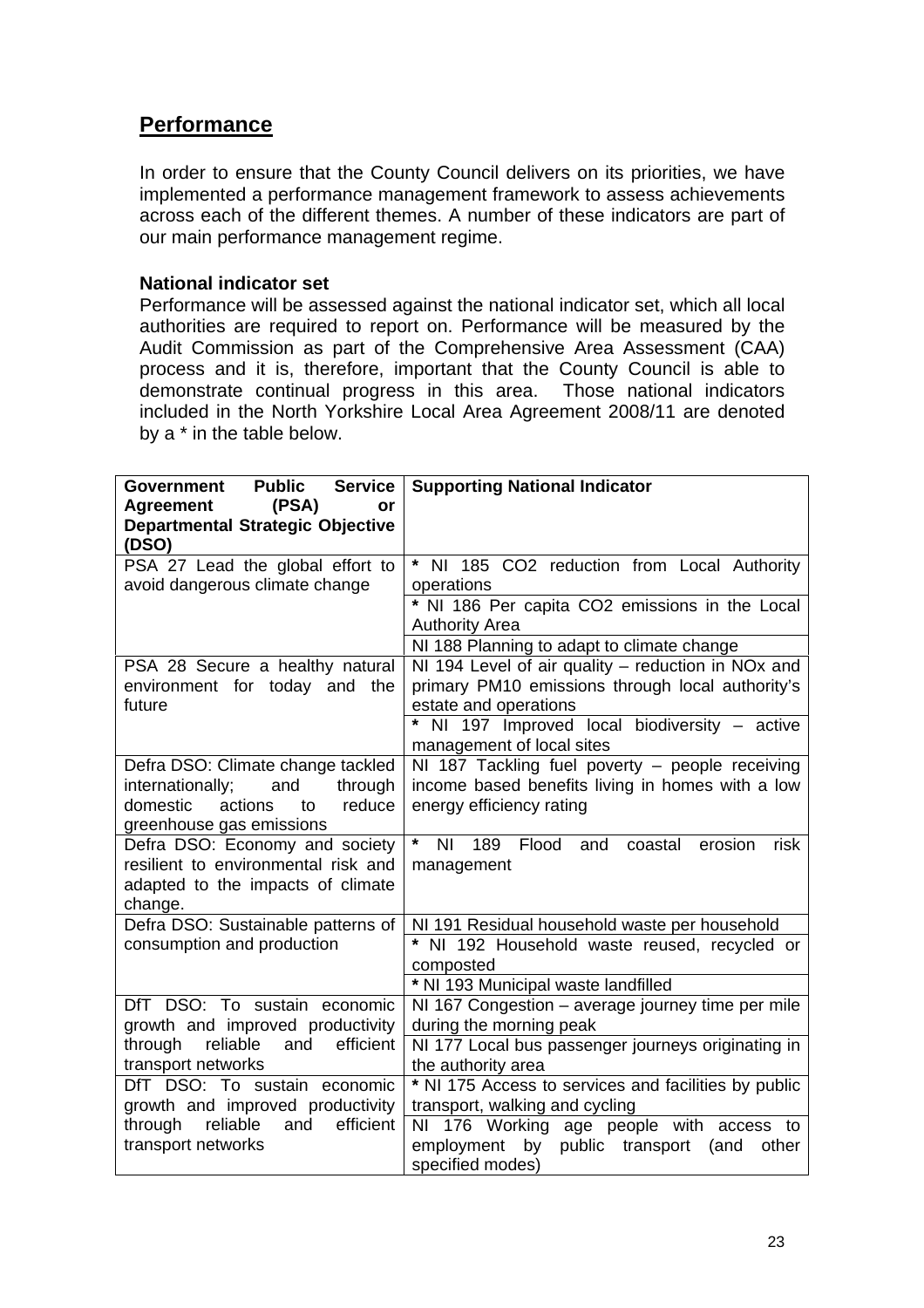#### **Local indicators**

In addition, we will use a number of local performance indicators to measure progress.

| Procurement  | 5% minimum standard for consideration of sustainability issues in<br>tendering             |
|--------------|--------------------------------------------------------------------------------------------|
| Construction | Increase in percentage of recycled materials used in property<br>construction              |
| Transport    | Reduction in staff travel                                                                  |
| Waste        | Increase % of waste from NYCC properties which is recycled                                 |
| Water        | Reduction in NYCC operational water consumption per head or per<br>meter squared per annum |
| Advocacy     | Consideration of how whole life costing in procurement is implemented                      |
| Advocacy     | Development of an environmental risk register                                              |

#### **Measuring progress**

The County Council will seek to ensure that progress is made across the full range of indicators. In order to make this effective, an Assistant Director Environment Group will meet regularly to assess progress and set future priorities.

#### **Annual review**

We will present an annual report, setting out progress over the previous year, to the Executive and publish it on our website.